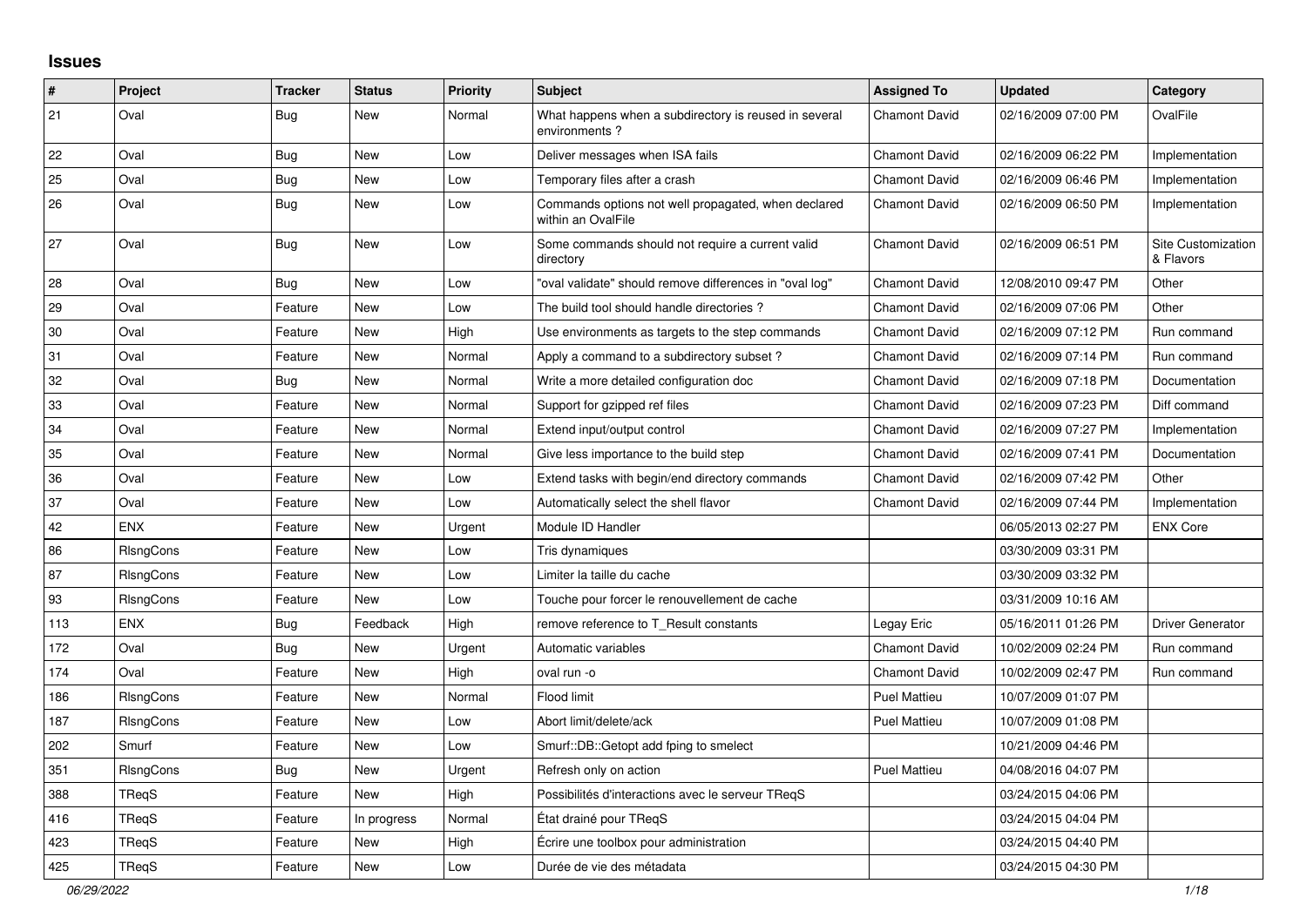| $\sharp$ | Project         | <b>Tracker</b> | <b>Status</b> | <b>Priority</b> | <b>Subject</b>                                                | <b>Assigned To</b>   | <b>Updated</b>      | Category                  |
|----------|-----------------|----------------|---------------|-----------------|---------------------------------------------------------------|----------------------|---------------------|---------------------------|
| 432      | Smurf           | Bug            | New           | High            | creation de fichiers vides                                    |                      | 04/23/2021 11:44 AM |                           |
| 500      | TReqS           | Feature        | New           | Low             | Injecter les information d'opération vers COLLOS              |                      | 03/24/2015 04:29 PM |                           |
| 516      | TReqS           | Feature        | New           | Normal          | Désactiver des queues                                         |                      | 03/24/2015 04:24 PM |                           |
| 517      | TReqS           | Feature        | New           | Normal          | Outils d'administation pour Treqs                             |                      | 03/24/2015 04:29 PM |                           |
| 520      | TReqS           | Feature        | <b>New</b>    | Normal          | Communication entre Serveur et Client sans Base de<br>données |                      | 03/24/2015 04:37 PM |                           |
| 597      | Oval            | Feature        | <b>New</b>    | Normal          | YAML comme langage de configuration ?                         |                      | 05/11/2010 01:36 PM |                           |
| 631      | ftsmonitor      | Feature        | New           | Low             | History of a DN access                                        |                      | 10/22/2010 10:10 AM |                           |
| 656      | <b>ENX</b>      | Feature        | New           | Low             | named register                                                |                      | 01/30/2013 03:59 PM | <b>ENX Core</b>           |
| 659      | <b>ENX</b>      | Feature        | New           | Normal          | Gestion des arbres DOM                                        |                      | 01/16/2013 11:33 AM | <b>ENX Core</b>           |
| 660      | ENX             | Support        | <b>New</b>    | High            | Documentation                                                 | Legay Eric           | 05/27/2010 10:55 AM | Documentation             |
| 714      | TReqS           | <b>Bug</b>     | New           | High            | Annuler un staging en cours                                   |                      | 03/24/2015 04:34 PM |                           |
| 723      | Pipelet         | <b>Bug</b>     | Assigned      | Urgent          | Timers on lock                                                | <b>Betoule Marc</b>  | 03/08/2011 09:07 PM | Engine                    |
| 734      | Pipelet         | Feature        | Assigned      | Low             | Rapport Latex                                                 | <b>Betoule Marc</b>  | 02/10/2011 11:52 PM | Engine                    |
| 742      | SphereLib       | Task           | New           | Normal          | Import des binaires fits                                      | Le Jeune Maude       | 06/09/2010 07:24 PM |                           |
| 748      | Pipelet         | Feature        | New           | Low             | Git and CVS repositories                                      | Le Jeune Maude       | 03/11/2011 11:41 AM |                           |
| 754      | SphereLib       | Feature        | New           | Normal          | Parallélisation de la routine apodize mask                    |                      | 06/14/2010 04:33 PM |                           |
| 755      | SphereLib       | Feature        | New           | Normal          | Parallélisation de cat2mask                                   |                      | 06/14/2010 04:34 PM |                           |
| 767      | SphereLib       | Task           | New           | Normal          | Mise au propre des include de la lib                          |                      | 06/16/2010 11:36 AM |                           |
| 852      | <b>ENX</b>      | Feature        | <b>New</b>    | Low             | Better handling of exception in empty skeleton                | Legay Eric           | 01/30/2013 03:58 PM | <b>Driver Generator</b>   |
| 890      | SphereLib       | Feature        | New           | Low             | spline with order $!= 3$                                      |                      | 09/06/2010 03:08 PM |                           |
| 905      | Oval            | <b>Bug</b>     | New           | Urgent          | Use of parenthesis in diffline regular expression             | <b>Chamont David</b> | 09/14/2010 06:17 PM | Diff command              |
| 923      | Oval            | Feature        | New           | Normal          | oval reset                                                    | <b>Chamont David</b> | 09/20/2010 05:16 PM | Other                     |
| 938      | SphereLib       | <b>Bug</b>     | New           | Low             | Construction icosahedron                                      |                      | 09/29/2010 11:32 AM |                           |
| 959      | SphereLib       | Feature        | New           | Low             | intégrer ginp                                                 |                      | 10/06/2010 11:30 AM |                           |
| 1003     | SphereLib       | <b>Bug</b>     | New           | Normal          | ps detection                                                  |                      | 10/15/2010 01:51 PM |                           |
| 1082     | Oval            | Bug            | New           | Low             | NO DIFF                                                       |                      | 11/16/2010 11:44 AM | Command Line<br>Interface |
| 1083     | Oval            | <b>Bug</b>     | New           | Immediate       | oval log -gui                                                 |                      | 11/16/2010 11:45 AM | Command Line<br>Interface |
| 1156     | LC <sub>2</sub> | Feature        | Assigned      | High            | query Marc Status generation & validation options             | Lafage Vincent       | 12/07/2010 04:54 PM |                           |
| 1178     | Pipelet         | Task           | New           | High            | writing mysql and postgre backends                            |                      | 02/13/2013 10:49 AM |                           |
| 1231     | LC <sub>2</sub> | Feature        | Assigned      | Low             | Include boot in the Crocus Thread                             | Lafage Vincent       | 01/12/2011 12:16 AM |                           |
| 1232     | LC <sub>2</sub> | Feature        | Assigned      | Low             | Include parseCrocusVersion in the Crocus Thread               | Lafage Vincent       | 01/12/2011 12:18 AM |                           |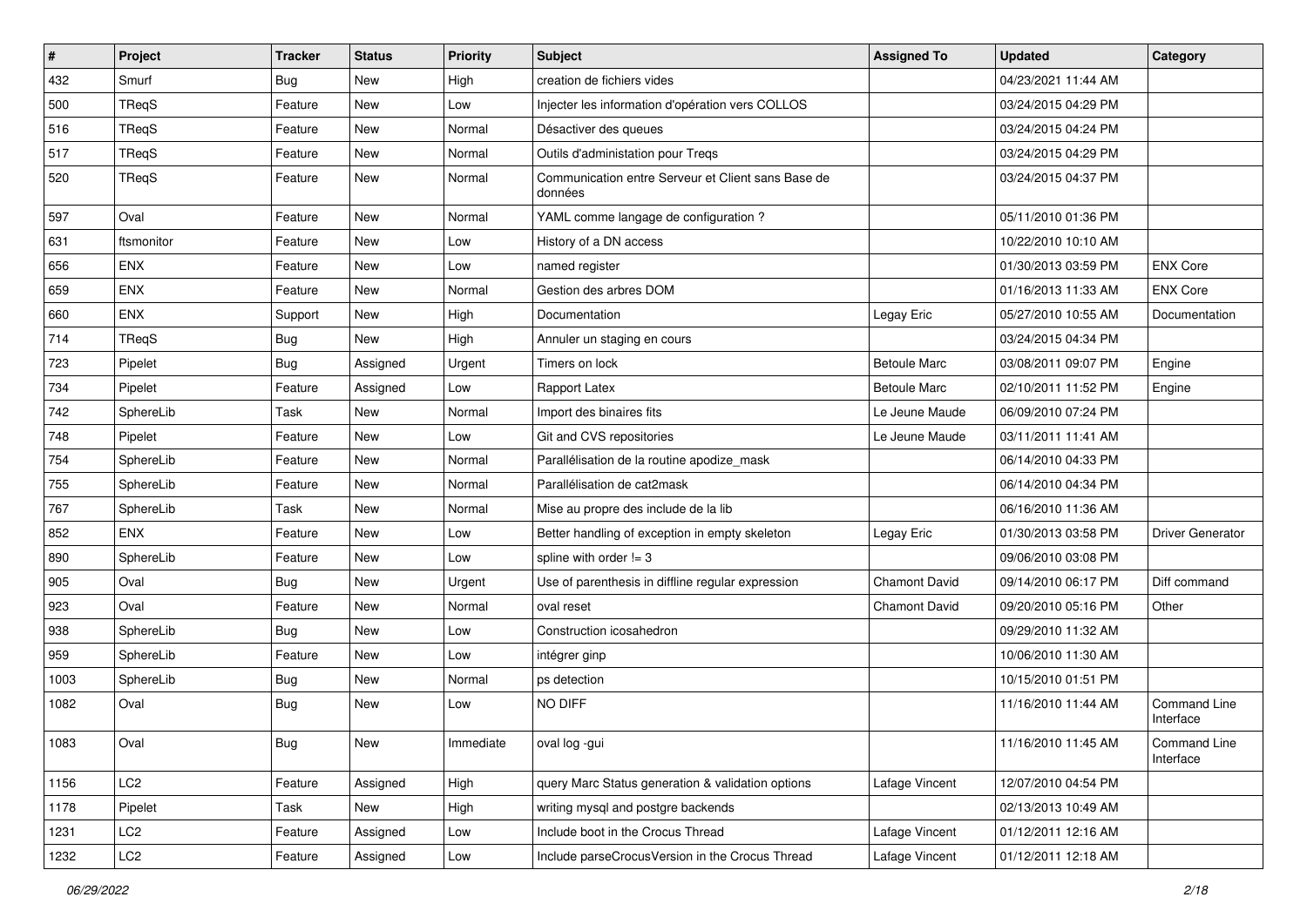| $\vert$ # | Project                  | <b>Tracker</b> | <b>Status</b> | <b>Priority</b> | <b>Subject</b>                                                    | <b>Assigned To</b>                 | <b>Updated</b>      | Category        |
|-----------|--------------------------|----------------|---------------|-----------------|-------------------------------------------------------------------|------------------------------------|---------------------|-----------------|
| 1235      | LC <sub>2</sub>          | <b>Bug</b>     | Assigned      | Low             | shared-lib-calls-exit                                             | Lafage Vincent                     | 01/13/2011 12:16 AM |                 |
| 1252      | LC <sub>2</sub>          | <b>Bug</b>     | Assigned      | Low             | What is the proper Parsing Algorithm?                             | Lafage Vincent                     | 01/17/2011 11:34 AM |                 |
| 1253      | LC <sub>2</sub>          | <b>Bug</b>     | Assigned      | Low             | use / harden checks of getline                                    | Lafage Vincent                     | 01/17/2011 01:32 PM |                 |
| 1254      | LC <sub>2</sub>          | Feature        | Assigned      | Low             | Add Tooltip for the three LC2 modes                               | Lafage Vincent                     | 01/17/2011 01:34 PM |                 |
| 1255      | LC <sub>2</sub>          | Feature        | Assigned      | Low             | Provide proper Shared-Object name to libraries                    | Lafage Vincent                     | 01/17/2011 01:39 PM |                 |
| 1258      | LC <sub>2</sub>          | Support        | Assigned      | Low             | Better report of mute FRT                                         | Lafage Vincent                     | 09/18/2012 06:15 PM |                 |
| 1299      | APCScheduler             | Feature        | New           | High            | Utilisation de python, numpy, scipy,                              | Colley Jean-Marc                   | 02/10/2011 11:07 AM |                 |
| 1336      | Pipelet                  | Task           | New           | Low             | Add comments in multiplex                                         |                                    | 02/24/2011 10:17 AM |                 |
| 1337      | Pipelet                  | Task           | New           | Normal          | logged_subprocess improvement                                     |                                    | 03/08/2011 09:07 PM |                 |
| 1437      | Pipelet                  | <b>Bug</b>     | New           | Normal          | str_parents not updated in time for glob_parent                   |                                    | 03/10/2011 05:51 PM |                 |
| 1438      | TReqS                    | <b>Bug</b>     | Assigned      | Normal          | Verifier le status des queues dans treqs                          | <b>Brinette</b><br>Pierre-Emmanuel | 03/24/2015 04:13 PM |                 |
| 1561      | Smurf                    | Bug            | New           | Normal          | Smurf::RRD does not support "base"                                |                                    | 04/13/2011 05:00 PM |                 |
| 1566      | Pipelet                  | <b>Bug</b>     | New           | Low             | Bug daemon cherrypy on Macintosh                                  |                                    | 05/10/2011 12:14 PM |                 |
| 2076      | LC <sub>2</sub>          | Feature        | <b>New</b>    | Low             | Finer grained report for boot Crocus script                       |                                    | 10/11/2011 02:18 PM |                 |
| 2109      | LPC Service Informatique | Support        | New           | Low             | imprimantes                                                       | Jammes Fabrice                     | 10/19/2011 10:12 AM |                 |
| 2112      | LC <sub>2</sub>          | Feature        | New           | Low             | Rorc lib                                                          |                                    | 04/08/2013 06:11 PM |                 |
| 2118      | LC <sub>2</sub>          | Feature        | New           | Low             | Prepare the Command Line Interface of validator to parse<br>rdRam | Lafage Vincent                     | 10/20/2011 04:20 PM |                 |
| 2373      | LC <sub>2</sub>          | <b>Bug</b>     | Assigned      | Low             | Test of responsivity                                              | Lafage Vincent                     | 12/20/2011 03:50 PM |                 |
| 2431      | LC <sub>2</sub>          | Feature        | Assigned      | Normal          | Enforce stricter checks on startup precondition                   | Lafage Vincent                     | 02/03/2012 09:54 PM |                 |
| 2644      | ENX                      | Feature        | New           | Low             | Que faire en cas de multiple connexion sans quit                  |                                    | 01/22/2013 05:04 PM | <b>ENX Core</b> |
| 2753      | Pipelet                  | <b>Bug</b>     | New           | Urgent          | retrieve hook name from source code                               |                                    | 05/22/2012 02:36 PM |                 |
| 3022      | <b>AGATA DAQ</b>         | Feature        | New           | Low             | [ELOG] change the "From"                                          |                                    | 07/26/2012 10:18 AM |                 |
| 3039      | APCScheduler             | Feature        | New           | Normal          | création de tarball sans exécutable                               |                                    | 07/31/2012 06:11 PM |                 |
| 3043      | APCScheduler             | Feature        | <b>New</b>    | Low             | option submit                                                     | Colley Jean-Marc                   | 03/10/2016 12:43 PM |                 |
| 3154      | C3F2                     | <b>Bug</b>     | Assigned      | High            | Uniformisation of range and color                                 | Lafage Vincent                     | 03/25/2016 01:06 AM |                 |
| 3673      | Smurf                    | <b>Bug</b>     | Feedback      | Low             | gestion des options de smupdate                                   | Wernli Fabien                      | 02/04/2013 11:13 AM |                 |
| 3832      | ENX                      | Task           | New           | Low             | [named register] New control                                      |                                    | 01/17/2013 06:04 PM | <b>ENX Core</b> |
| 3833      | <b>ENX</b>               | Task           | New           | Low             | [named register] Modifying MD and MM command type                 |                                    | 01/17/2013 06:06 PM | <b>ENX Core</b> |
| 3834      | <b>ENX</b>               | <b>Bug</b>     | New           | Low             | Removing data8 type for MM and MD                                 |                                    | 01/17/2013 06:08 PM | <b>ENX Core</b> |
| 3851      | ENX                      | Task           | New           | Low             | [named register] Tagging new print                                |                                    | 01/22/2013 05:04 PM | <b>ENX Core</b> |
| 3954      | Pipelet                  | Task           | New           | Low             | Documentation: Environment cheat sheet                            |                                    | 02/13/2013 11:00 AM |                 |
| 3992      | Pipelet                  | Feature        | New           | Low             | directory in data with specific color                             |                                    | 02/20/2013 05:19 PM |                 |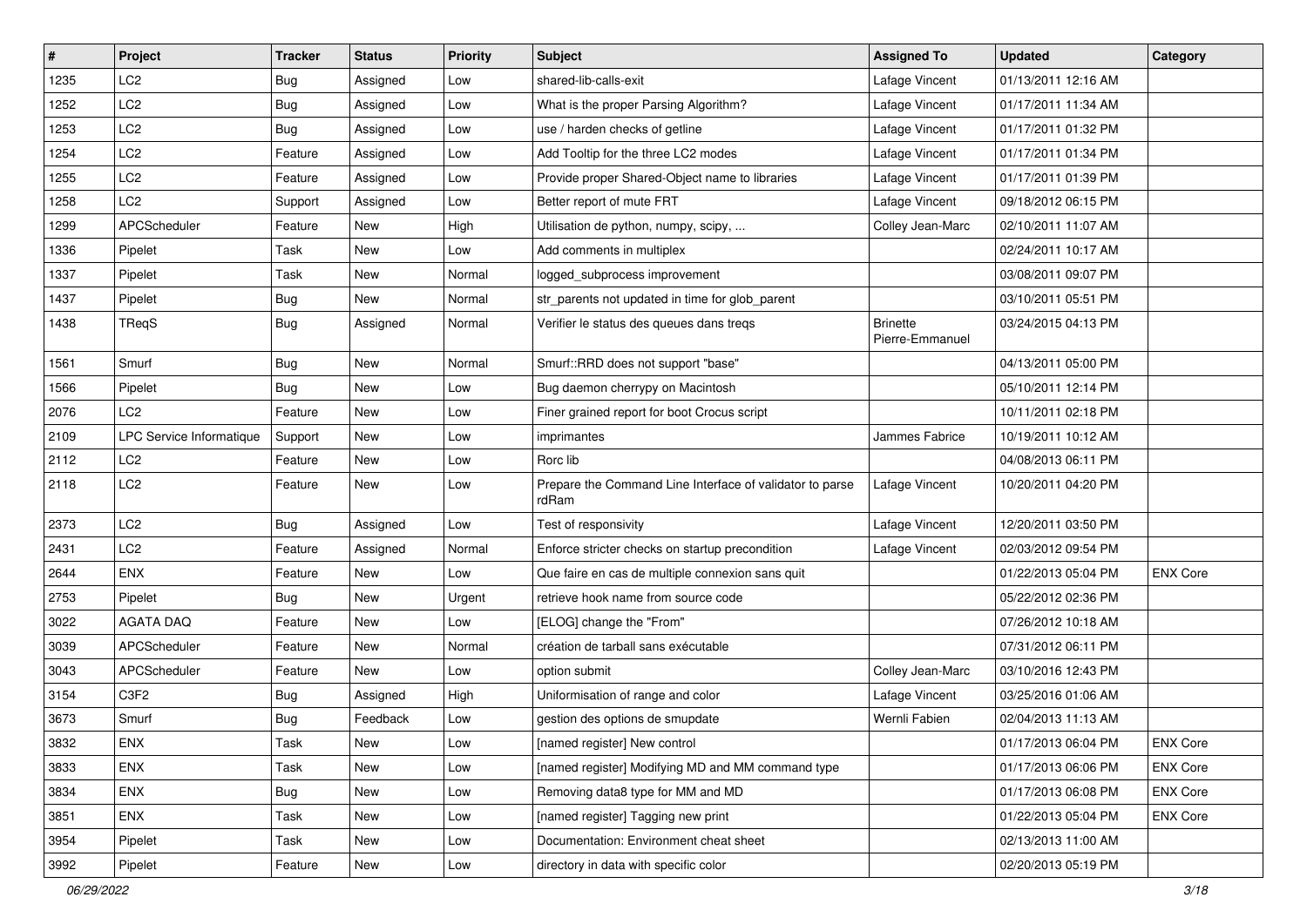| $\pmb{\#}$ | Project            | <b>Tracker</b> | <b>Status</b> | <b>Priority</b> | <b>Subject</b>                                                         | <b>Assigned To</b>  | <b>Updated</b>      | Category        |
|------------|--------------------|----------------|---------------|-----------------|------------------------------------------------------------------------|---------------------|---------------------|-----------------|
| 4068       | Pipelet            | <b>Bug</b>     | New           | High            | Tagging works randomly with konqueror                                  |                     | 03/07/2013 10:39 AM | Web             |
| 4184       | <b>ENX</b>         | Bug            | Feedback      | Normal          | fonctionnement ENX linux 64 bits avec gnat_pro-7.1.1                   | Peyré Jean          | 06/11/2013 09:11 PM | <b>Drivers</b>  |
| 4652       | <b>ENX</b>         | Feature        | New           | Low             | rename appenders.ad[sb]                                                |                     | 06/13/2013 10:19 AM | <b>ENX Core</b> |
| 4788       | RENOIR chat        | Task           | New           | Low             | Nemo3 / SuperNemo experiments                                          |                     | 07/09/2013 06:26 PM |                 |
| 4863       | Lavoisier          | Feature        | New           | Low             | YAMLRenderer                                                           |                     | 03/24/2014 10:26 AM | Adaptors        |
| 4865       | Lavoisier          | Feature        | New           | Low             | support remote connection in JMXConnector                              |                     | 03/24/2014 10:26 AM | Adaptors        |
| 4866       | Lavoisier          | Feature        | New           | Low             | <b>XQueryConnector</b>                                                 |                     | 03/24/2014 10:26 AM | Adaptors        |
| 4867       | Lavoisier          | Feature        | New           | Low             | ScalaProcessor                                                         |                     | 03/24/2014 10:26 AM | Adaptors        |
| 4870       | Lavoisier          | Feature        | New           | Low             | BinarySerializer                                                       |                     | 03/24/2014 10:26 AM | Adaptors        |
| 4871       | Lavoisier          | Feature        | <b>New</b>    | Low             | ExcelSerializer                                                        |                     | 03/24/2014 10:26 AM | Adaptors        |
| 4904       | Lavoisier          | Feature        | New           | Low             | XPath2SQLTemplate: add support for ORDER BY                            |                     | 03/24/2014 10:26 AM | Adaptors        |
| 4905       | Lavoisier          | Feature        | New           | Low             | XPath2SQLTemplate: add support for XPath functions                     |                     | 03/24/2014 10:26 AM | Adaptors        |
| 4906       | Lavoisier          | Feature        | New           | Low             | XPath2SQLTemplate : add support for SQL functions                      |                     | 03/24/2014 10:26 AM | Adaptors        |
| 4932       | <b>DCOD</b>        | Task           | New           | Low             | DCOD testing                                                           | <b>Grave Xavier</b> | 08/26/2013 03:35 PM |                 |
| 4934       | Lavoisier          | Feature        | New           | Low             | implement some additional cache adaptors                               |                     | 02/07/2014 04:59 PM | Adaptors        |
| 4937       | <b>DCOD</b>        | Feature        | New           | Low             | Implement Hobbit/Zabbix scripts                                        | <b>Grave Xavier</b> | 08/27/2013 11:19 AM |                 |
| 5008       | Lavoisier          | Feature        | New           | Low             | <b>ICalSerializer</b>                                                  |                     | 01/21/2014 06:01 PM | Adaptors        |
| 5009       | Lavoisier          | Feature        | New           | Low             | <b>ICalRenderer</b>                                                    |                     | 01/21/2014 06:02 PM | Adaptors        |
| 5051       | Lavoisier          | Support        | New           | Normal          | Explain cache trigger workflow                                         | Lequeux Olivier     | 09/13/2013 10:36 AM | Doc             |
| 5090       | Lavoisier          | Feature        | New           | Low             | add new adaptor type : <writer></writer>                               |                     | 03/24/2014 10:26 AM | Engine          |
| 5144       | <b>ENX</b>         | <b>Bug</b>     | Feedback      | Low             | ENX + P42 regression                                                   | Legay Eric          | 10/02/2013 11:09 AM | <b>ENX Core</b> |
| 5198       | <b>RENOIR</b> chat | Task           | New           | Low             | Laboratory for visual learning (LVL)                                   | Zoubian Julien      | 10/03/2013 12:56 AM |                 |
| 5199       | <b>RENOIR</b> chat | Task           | New           | Low             | Ipython notebook                                                       | Zoubian Julien      | 10/03/2013 12:59 AM |                 |
| 5200       | <b>RENOIR</b> chat | Task           | New           | Low             | Topcat version 4                                                       | Zoubian Julien      | 10/03/2013 01:09 AM |                 |
| 5201       | <b>RENOIR</b> chat | Task           | New           | Low             | Julia: a fast dynamic language for technical computing                 | Zoubian Julien      | 10/03/2013 02:40 AM |                 |
| 5202       | <b>RENOIR chat</b> | Task           | New           | Low             | Calibrating with style: Gaia self-calibration                          | Zoubian Julien      | 10/03/2013 04:57 AM |                 |
| 5208       | <b>SIMGRID</b>     | Task           | Assigned      | Normal          | Function prototypes                                                    | Veyre Pierre        | 10/03/2013 11:42 AM |                 |
| 5209       | <b>SIMGRID</b>     | Task           | Assigned      | Normal          | Java bindings for MSG_STORAGE                                          | Veyre Pierre        | 10/03/2013 11:44 AM |                 |
| 5210       | <b>SIMGRID</b>     | Task           | Assigned      | Normal          | Implement Lua bindings for MSG STORAGE functions                       | Veyre Pierre        | 10/03/2013 11:45 AM |                 |
| 5211       | <b>SIMGRID</b>     | Task           | Assigned      | Normal          | MSG STORAGE functions documentation                                    | Veyre Pierre        | 10/03/2013 11:46 AM |                 |
| 5212       | <b>SIMGRID</b>     | Task           | Assigned      | Normal          | Produce an example for MSG_storage covering all new<br>functionalities | Veyre Pierre        | 11/29/2013 02:54 PM |                 |
| 5213       | <b>SIMGRID</b>     | Task           | Assigned      | Normal          | SIMDAG_storage                                                         | Veyre Pierre        | 10/03/2013 11:49 AM |                 |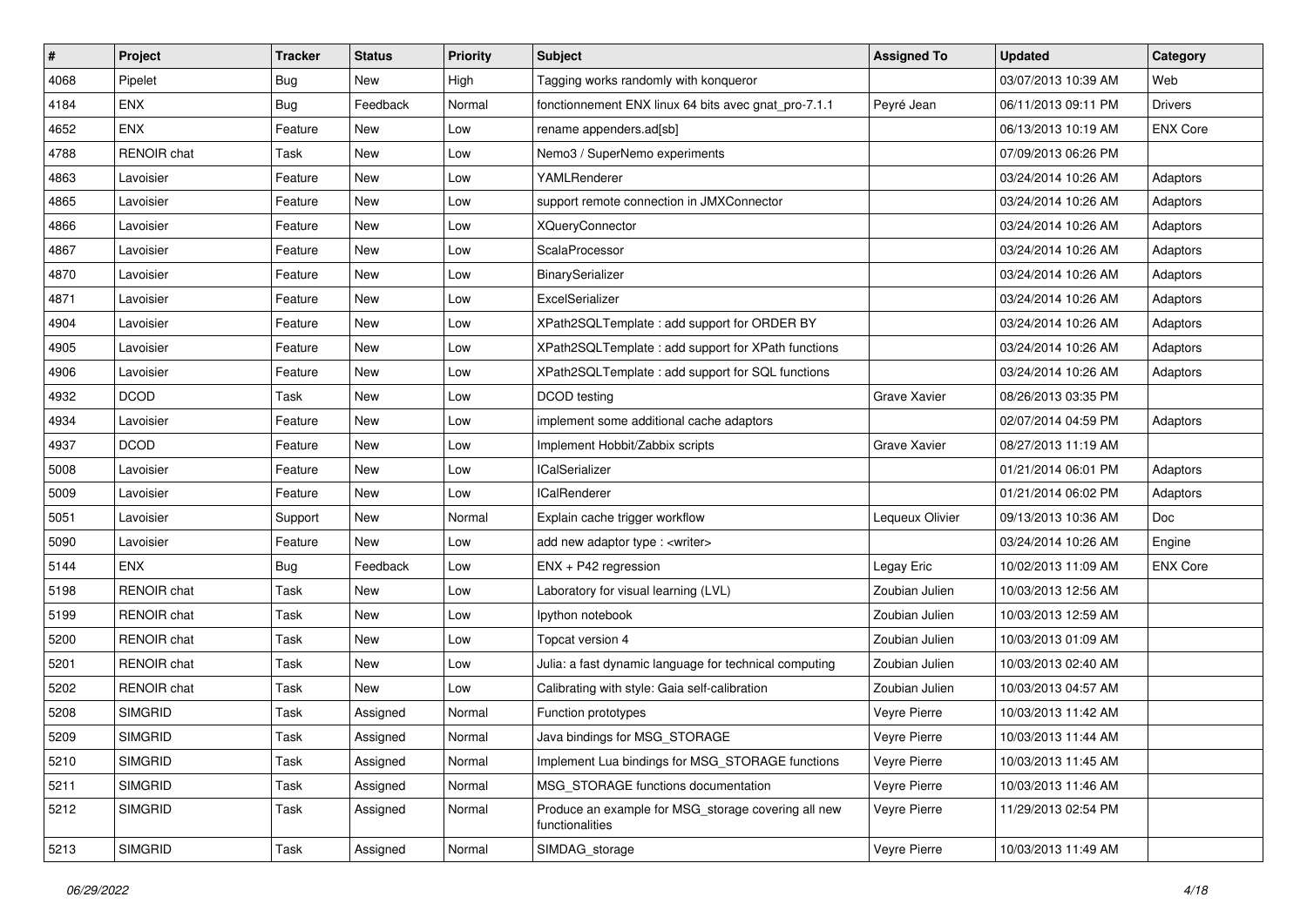| $\pmb{\#}$ | Project                              | <b>Tracker</b> | <b>Status</b> | <b>Priority</b> | <b>Subject</b>                                                     | <b>Assigned To</b>  | <b>Updated</b>      | Category         |
|------------|--------------------------------------|----------------|---------------|-----------------|--------------------------------------------------------------------|---------------------|---------------------|------------------|
| 5217       | <b>SIMGRID</b>                       | Task           | Assigned      | Normal          | Modify msg_file_t implementation                                   | Veyre Pierre        | 10/03/2013 03:45 PM |                  |
| 5237       | <b>SIMGRID</b>                       | Task           | Assigned      | Normal          | Update ChangeLog before release                                    | Veyre Pierre        | 10/03/2013 10:48 PM |                  |
| 5238       | <b>SIMGRID</b>                       | Task           | Assigned      | Normal          | Change type parameter for storage_get_size functions               | Veyre Pierre        | 10/04/2013 10:03 AM |                  |
| 5267       | <b>SIMGRID</b>                       | Task           | Assigned      | Normal          | IO Bench script                                                    |                     | 10/07/2013 12:08 AM |                  |
| 5329       | <b>CLASS</b>                         | Feature        | New           | Low             | Power density                                                      |                     | 10/14/2013 05:58 PM |                  |
| 5350       | <b>CLASS</b>                         | Feature        | New           | Low             | Set some quality criteria on Pu when building a MOX fuel           |                     | 10/22/2013 11:50 AM |                  |
| 5376       | <b>CLASS</b>                         | Feature        | New           | Low             | Reactor batch creation                                             |                     | 10/21/2013 03:14 PM |                  |
| 5377       | <b>CLASS</b>                         | Feature        | New           | Low             | enrichment factory                                                 |                     | 10/21/2013 03:15 PM |                  |
| 5431       | <b>ENX</b>                           | Support        | New           | Low             | Cleaning compilation chain                                         | Legay Eric          | 10/29/2013 10:18 AM | <b>ENX Core</b>  |
| 5442       | Lavoisier                            | Feature        | New           | Low             | create a view 'stoppoint'                                          | Lequeux Olivier     | 10/29/2013 05:02 PM | Console          |
| 5447       | <b>ENX</b>                           | <b>Bug</b>     | <b>New</b>    | Low             | make distclean - DCOD                                              | Legay Eric          | 11/13/2013 04:05 PM | <b>ENX Core</b>  |
| 5448       | <b>ENX</b>                           | <b>Bug</b>     | <b>New</b>    | Normal          | configure enx                                                      |                     | 10/30/2013 10:31 AM | <b>ENX Core</b>  |
| 5462       | <b>DCOD</b>                          | <b>Bug</b>     | Feedback      | Low             | Cleaning tags                                                      | <b>Grave Xavier</b> | 01/25/2018 09:25 AM |                  |
| 5477       | Lavoisier                            | <b>Bug</b>     | Assigned      | Normal          | problem avec HTMLSerializer                                        | Lequeux Olivier     | 11/15/2013 11:25 AM | Adaptors         |
| 5503       | <b>DCOD</b>                          | Feature        | New           | Low             | test ada 2012 in ./configure                                       |                     | 11/13/2013 04:54 PM |                  |
| 5525       | Lavoisier                            | Feature        | Assigned      | Low             | enable configuring trust-store with a directory                    | Schwarz Lionel      | 11/19/2013 03:16 PM | Service          |
| 5527       | <b>ENX</b>                           | Feature        | New           | Low             | Named register list                                                |                     | 11/18/2013 05:30 PM | <b>Drivers</b>   |
| 5535       | G4IDS                                | Task           | New           | Normal          | [Config 2009-2012] Beta-"gamma (induced)" coincidences             | Sotty Christophe    | 11/20/2013 02:39 PM |                  |
| 5536       | G4IDS                                | Task           | New           | Low             | [Config 2009-2012] Gaussian-like vs Point-like source              | Sotty Christophe    | 11/20/2013 02:01 PM |                  |
| 5537       | G4IDS                                | Task           | <b>New</b>    | Low             | [Config 2009-2012] Estimated position of the implantation<br>point | Sotty Christophe    | 11/20/2013 02:21 PM |                  |
| 5538       | G4IDS                                | Task           | New           | Normal          | [Config 2009-2012] MiniBall Efficiency                             | Sotty Christophe    | 11/20/2013 02:35 PM |                  |
| 5547       | G4IDS                                | Task           | New           | Normal          | [Three Body Decay]                                                 | Sotty Christophe    | 11/22/2013 01:47 PM |                  |
| 5558       | Lavoisier                            | Feature        | <b>New</b>    | Low             | add XPath function build_xpath()                                   |                     | 11/29/2013 09:58 AM | Engine           |
| 5572       | <b>ENX</b>                           | Support        | New           | Low             | Cleaning autorconf                                                 | Legay Eric          | 11/25/2013 03:23 PM | Driver Generator |
| 5590       | <b>SIMGRID</b>                       | Support        | Assigned      | Normal          | Create msg_storage_management group in DOXYGEN ?!                  | Veyre Pierre        | 11/29/2013 10:20 AM |                  |
| 5592       | <b>DCOD</b>                          | <b>Bug</b>     | New           | Low             | environment test missing in ./configure                            |                     | 11/29/2013 11:19 AM |                  |
| 5684       | <b>AGATA DAQ</b>                     | Support        | <b>New</b>    | High            | Hard drive of anode                                                | <b>Aubert Yann</b>  | 01/06/2014 09:24 AM |                  |
| 5688       | Electronic Control and<br>Monitoring | Task           | New           | Low             | Mercurialiser configuration files                                  | Legay Eric          | 12/19/2013 09:59 AM |                  |
| 5710       | <b>ENX</b>                           | Support        | Assigned      | Low             | Documentation - Named function                                     | Dosme Nicolas       | 02/25/2014 04:58 PM |                  |
| 5719       | <b>Topology Manager</b>              | Feature        | New           | Low             | Launching server easily                                            | Dosme Nicolas       | 01/09/2014 03:53 PM | Core TM          |
| 5725       | <b>Topology Manager</b>              | Feature        | Assigned      | High            | propagation of OFF status to the GTS tree                          | Ralet Damian        | 01/10/2014 05:25 PM |                  |
| 5726       | <b>Topology Manager</b>              | Feature        | New           | Normal          | Display                                                            |                     | 01/06/2014 09:21 AM |                  |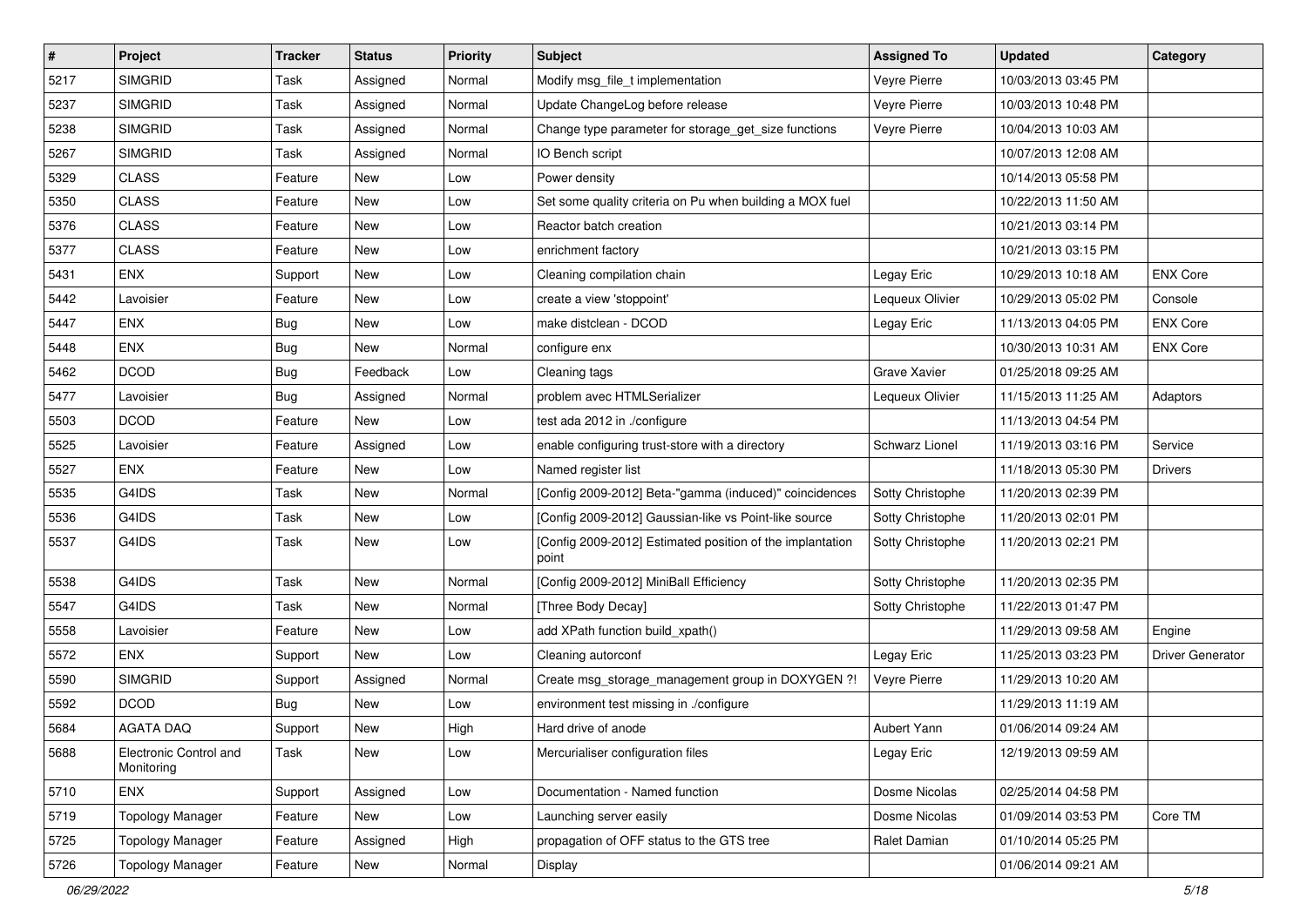| $\vert$ # | Project                              | <b>Tracker</b> | <b>Status</b> | <b>Priority</b> | Subject                                                  | <b>Assigned To</b>       | <b>Updated</b>      | Category   |
|-----------|--------------------------------------|----------------|---------------|-----------------|----------------------------------------------------------|--------------------------|---------------------|------------|
| 5729      | <b>Topology Manager</b>              | Feature        | New           | Low             | Title in firefox                                         |                          | 01/03/2014 06:58 PM |            |
| 5736      | <b>AGATA DAQ</b>                     | Feature        | <b>New</b>    | High            | Would like to have access to GSI printers                | Aubert Yann              | 01/06/2014 09:22 AM |            |
| 5739      | <b>AGATA DAQ</b>                     | Support        | New           | Low             | visu1 out                                                |                          | 01/04/2014 01:46 PM |            |
| 5751      | Electronic Control and<br>Monitoring | Feature        | New           | Low             | buildcfg with some error message                         |                          | 01/06/2014 05:43 PM |            |
| 5757      | <b>Topology Manager</b>              | Feature        | <b>New</b>    | Low             | Topology manager- error detection in mezzanine           |                          | 01/07/2014 01:29 PM |            |
| 5759      | Electronic Control and<br>Monitoring | <b>Bug</b>     | Feedback      | Normal          | bug checknarvalnodes 1                                   | Ralet Damian             | 01/17/2014 10:54 AM |            |
| 5765      | AGATA DAQ                            | Bug            | <b>New</b>    | Normal          | Anode01                                                  |                          | 01/08/2014 02:44 PM |            |
| 5780      | <b>Topology Manager</b>              | <b>Bug</b>     | Feedback      | Normal          | reopening shared file                                    | Grave Xavier             | 01/25/2018 09:18 AM | Core TM    |
| 5795      | Electronic Control and<br>Monitoring | Bug            | Feedback      | Normal          | Time out digitizer sever                                 | Pietri Stephane          | 01/13/2014 10:32 AM |            |
| 5799      | <b>AGATA DAQ</b>                     | Feature        | <b>New</b>    | High            | ELOG not available from GSI guest network                | Aubert Yann              | 01/15/2014 05:54 PM |            |
| 5838      | <b>AGATA DAQ</b>                     | Support        | New           | Normal          | /agatadisks                                              | Aubert Yann              | 01/17/2014 06:07 PM |            |
| 6062      | <b>CLASS</b>                         | <b>Bug</b>     | <b>New</b>    | Normal          | FabricationPLant Parallelisation (in CLASS.cxx)          |                          | 02/10/2014 11:59 AM |            |
| 6260      | Lavoisier                            | Feature        | New           | Low             | support introspection of view-template                   |                          | 03/24/2014 10:40 AM | Engine     |
| 6303      | Lavoisier                            | Feature        | New           | Low             | support attributes @package and @id on <config></config> |                          | 03/24/2014 10:31 AM | Engine     |
| 6325      | Lavoisier                            | Feature        | New           | Low             | enable limiting the maximum output size                  |                          | 03/24/2014 10:40 AM | Engine     |
| 6353      | Lavoisier                            | Feature        | New           | Low             | support new parameter type "Language"                    |                          | 03/24/2014 10:40 AM | Engine     |
| 6360      | Lavoisier                            | Feature        | New           | Low             | develop a EntriesProcessor (or a EntriesRenderer)        |                          | 03/05/2014 03:22 PM | Adaptors   |
| 6687      | Lavoisier                            | Feature        | New           | Low             | develop a CronTrigger                                    |                          | 03/27/2014 04:36 PM | Adaptors   |
| 6748      | <b>CLASS</b>                         | Feature        | New           | Normal          | Charger un parc présimulé à partir du .root              |                          | 04/03/2014 11:36 AM |            |
| 6864      | Lavoisier                            | Feature        | <b>New</b>    | Low             | support IP v6 in adaptor IPAddressAuthenticator          | Schwarz Lionel           | 04/15/2014 02:11 PM | Adaptors   |
| 7035      | <b>AGATA DAQ</b>                     | Task           | Feedback      | High            | Get end of run magic script                              | Dosme Nicolas            | 05/06/2014 02:07 PM |            |
| 7036      | <b>Topology Manager</b>              | Feature        | New           | Normal          | Adding window to choose experiment                       | Legay Eric               | 04/30/2014 03:12 PM | GUI        |
| 7037      | <b>Topology Manager</b>              | Feature        | New           | Normal          | Configuration file for TM                                |                          | 04/30/2014 03:11 PM |            |
| 7039      | <b>Topology Manager</b>              | Support        | Feedback      | Normal          | Updating doc                                             | Legay Eric               | 05/06/2014 01:32 PM | Core TM    |
| 7040      | <b>Topology Manager</b>              | <b>Bug</b>     | <b>New</b>    | Normal          | Fixing configure                                         |                          | 04/30/2014 03:46 PM | Core TM    |
| 7041      | <b>Topology Manager</b>              | Support        | New           | Normal          | Sub repositories.                                        |                          | 04/30/2014 03:52 PM |            |
| 7044      | <b>Topology Manager</b>              | Task           | Feedback      | Normal          | Cleaning mysql stuff                                     | Legay Eric               | 05/06/2014 11:27 AM |            |
| 7046      | <b>Topology Manager</b>              | <b>Bug</b>     | New           | Normal          | password hardcoded                                       | Legay Eric               | 05/06/2014 09:54 AM | Core TM    |
| 7072      | <b>Topology Manager</b>              | Feature        | Feedback      | Normal          | name main detector                                       | Michelagnoli<br>Caterina | 05/12/2014 01:59 PM | <b>GUI</b> |
| 7073      | <b>Topology Manager</b>              | <b>Bug</b>     | New           | Normal          | Off on GTS tree                                          |                          | 05/07/2014 04:55 PM | Core TM    |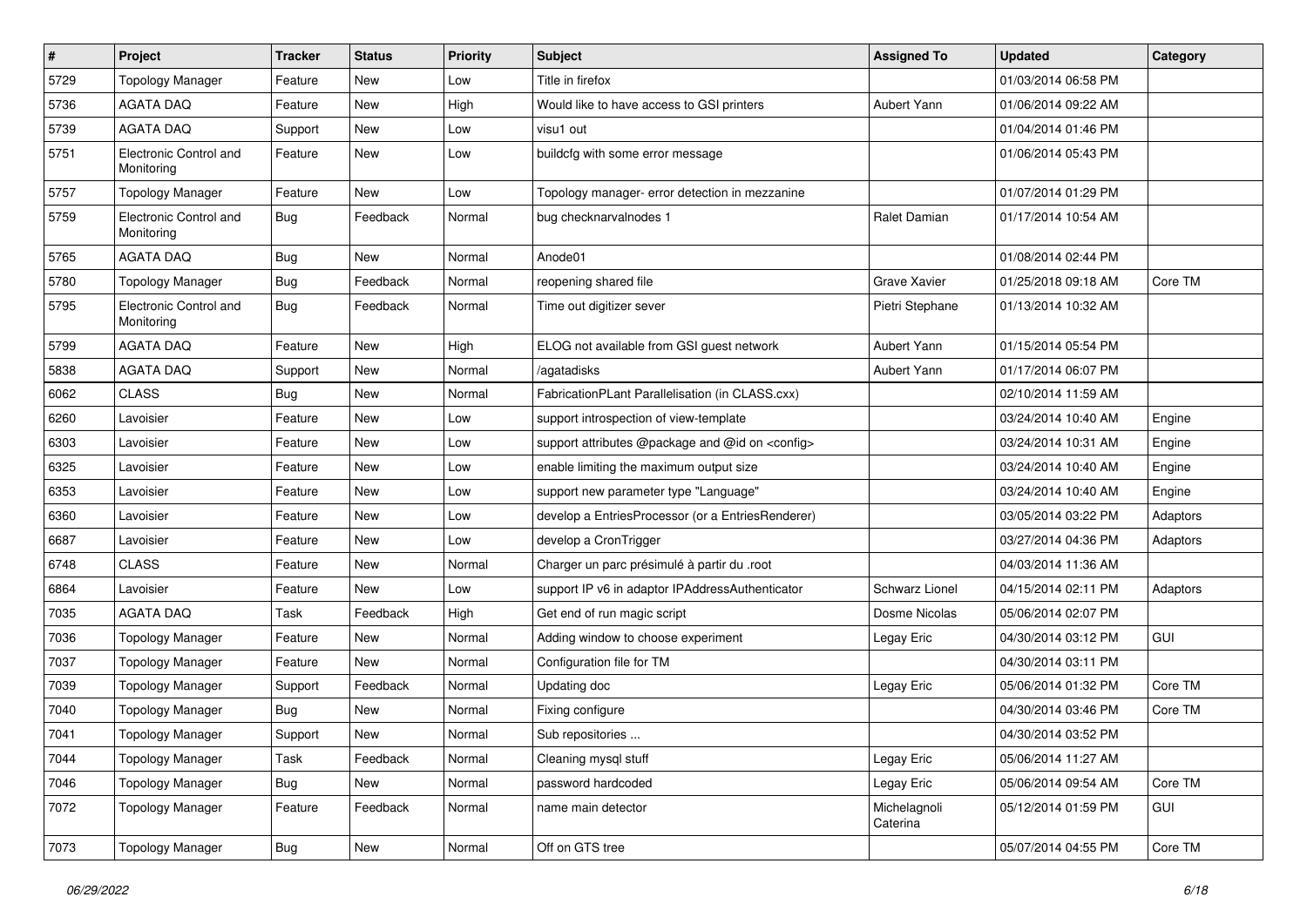| $\vert$ # | Project                 | <b>Tracker</b> | <b>Status</b> | <b>Priority</b> | <b>Subject</b>                                                                            | <b>Assigned To</b>       | <b>Updated</b>      | Category                       |
|-----------|-------------------------|----------------|---------------|-----------------|-------------------------------------------------------------------------------------------|--------------------------|---------------------|--------------------------------|
| 7325      | Lavoisier               | Feature        | New           | Normal          | support filtering dependencies graph by categories                                        |                          | 06/04/2014 05:14 PM | Console                        |
| 7379      | <b>CLASS</b>            | Feature        | <b>New</b>    | Normal          | FrontEnd                                                                                  | <b>MOUGINOT Baptiste</b> | 06/11/2014 11:05 AM |                                |
| 7380      | <b>CLASS</b>            | Feature        | New           | High            | ReactorFacility                                                                           | <b>LENIAU Baptiste</b>   | 06/11/2014 11:06 AM |                                |
| 7385      | <b>CLASS</b>            | Feature        | New           | High            | <b>GUI devellopment</b>                                                                   | <b>LENIAU Baptiste</b>   | 04/29/2015 12:15 PM |                                |
| 7460      | Lavoisier               | Feature        | <b>New</b>    | High            | support HTTP proxy                                                                        |                          | 02/17/2015 01:04 PM |                                |
| 7461      | Lavoisier               | Feature        | New           | High            | add XPath function url()                                                                  |                          | 02/17/2015 01:04 PM | Engine                         |
| 7463      | Lavoisier               | Feature        | New           | Normal          | add attribute tpl:url._                                                                   |                          | 06/17/2014 04:54 PM | <b>HTML Template</b><br>Engine |
| 7464      | Lavoisier               | Feature        | <b>New</b>    | Normal          | replace XSL with HTML template in web console                                             |                          | 06/17/2014 04:55 PM | Console                        |
| 7465      | Lavoisier               | <b>Bug</b>     | <b>New</b>    | Normal          | fix all the relative URL used by the web console                                          |                          | 06/17/2014 04:57 PM | Console                        |
| 7483      | <b>Topology Manager</b> | Feature        | <b>New</b>    | Normal          | Protect modification                                                                      |                          | 06/19/2014 02:27 PM | GUI                            |
| 7486      | <b>Topology Manager</b> | Feature        | New           | Normal          | Modification of information                                                               |                          | 06/19/2014 02:41 PM | GUI                            |
| 7490      | <b>Topology Manager</b> | <b>Bug</b>     | <b>New</b>    | Normal          | Needed libp42.so.1                                                                        |                          | 06/19/2014 11:15 PM | Core TM                        |
| 7566      | Lavoisier               | Bug            | <b>New</b>    | Low             | fields of view "form" are disabled when they have default<br>value                        |                          | 06/27/2014 04:53 PM | Console                        |
| 7587      | <b>Topology Manager</b> | <b>Bug</b>     | <b>New</b>    | High            | Replace an item                                                                           |                          | 06/30/2014 05:42 PM |                                |
| 7619      | Lavoisier               | Feature        | <b>New</b>    | Normal          | replace @INCLUDES with #include in properties files                                       |                          | 07/04/2014 11:17 AM | Engine                         |
| 7641      | KickSlot                | Feature        | In progress   | Normal          | Procédure perte mot de passe                                                              | Flieller Cyril           | 09/04/2014 02:55 PM |                                |
| 7644      | <b>Topology Manager</b> | Bug            | Suspended     | Urgent          | Compilation problem im main branch feature-gui                                            | Legay Eric               | 07/04/2014 02:27 PM | Core TM                        |
| 7649      | Lavoisier               | Feature        | <b>New</b>    | Normal          | develop a XMLTemplateProcessor plugin                                                     |                          | 07/04/2014 05:52 PM | Adaptors                       |
| 7655      | <b>AGATA DAQ</b>        | <b>Bug</b>     | <b>New</b>    | Normal          | E-log                                                                                     |                          | 07/08/2014 09:46 AM |                                |
| 7706      | <b>AGATA</b>            | Bug            | <b>New</b>    | Normal          | update IRC services                                                                       | Legay Eric               | 07/10/2014 12:35 PM |                                |
| 7736      | <b>Topology Manager</b> | <b>Bug</b>     | <b>New</b>    | High            | Generate electronic config files without GTS                                              | Legay Eric               | 09/22/2014 05:12 PM | GUI                            |
| 7811      | Lavoisier               | Feature        | <b>New</b>    | Normal          | support server-side argument validation with XPath                                        |                          | 07/30/2014 05:05 PM |                                |
| 8055      | Lavoisier               | Bug            | New           | Normal          | view "debug" fails when Lavoisier is installed in a directory<br>with special character   |                          | 09/19/2014 05:02 PM |                                |
| 8099      | LC <sub>2</sub>         | Feature        | <b>New</b>    | High            | Add business rule forbidding empty CRT-DSP configuration<br>(at least 1 manu per CRT DSP) | Lafage Vincent           | 10/27/2014 07:00 PM |                                |
| 8132      | Lavoisier               | Feature        | <b>New</b>    | Normal          | support attribute @first-child-attributes in <element></element>                          |                          | 09/30/2014 04:28 PM |                                |
| 8172      | Lavoisier               | Feature        | New           | Normal          | support XPath function append()                                                           |                          | 10/06/2014 10:43 AM | <b>XML Template</b><br>Engine  |
| 8217      | Lavoisier               | <b>Bug</b>     | New           | Normal          | Logo demo view seems broken                                                               |                          | 10/13/2014 02:06 PM |                                |
| 8240      | Lavoisier               | Feature        | New           | Normal          | LDAPConnector/LDIFSerializer should generate data in<br>DSML format                       |                          | 10/15/2014 06:02 PM | Adaptors                       |
| 8241      | Lavoisier               | Feature        | New           | Normal          | improve dropdown list of view "form"                                                      |                          | 10/15/2014 06:05 PM | Engine                         |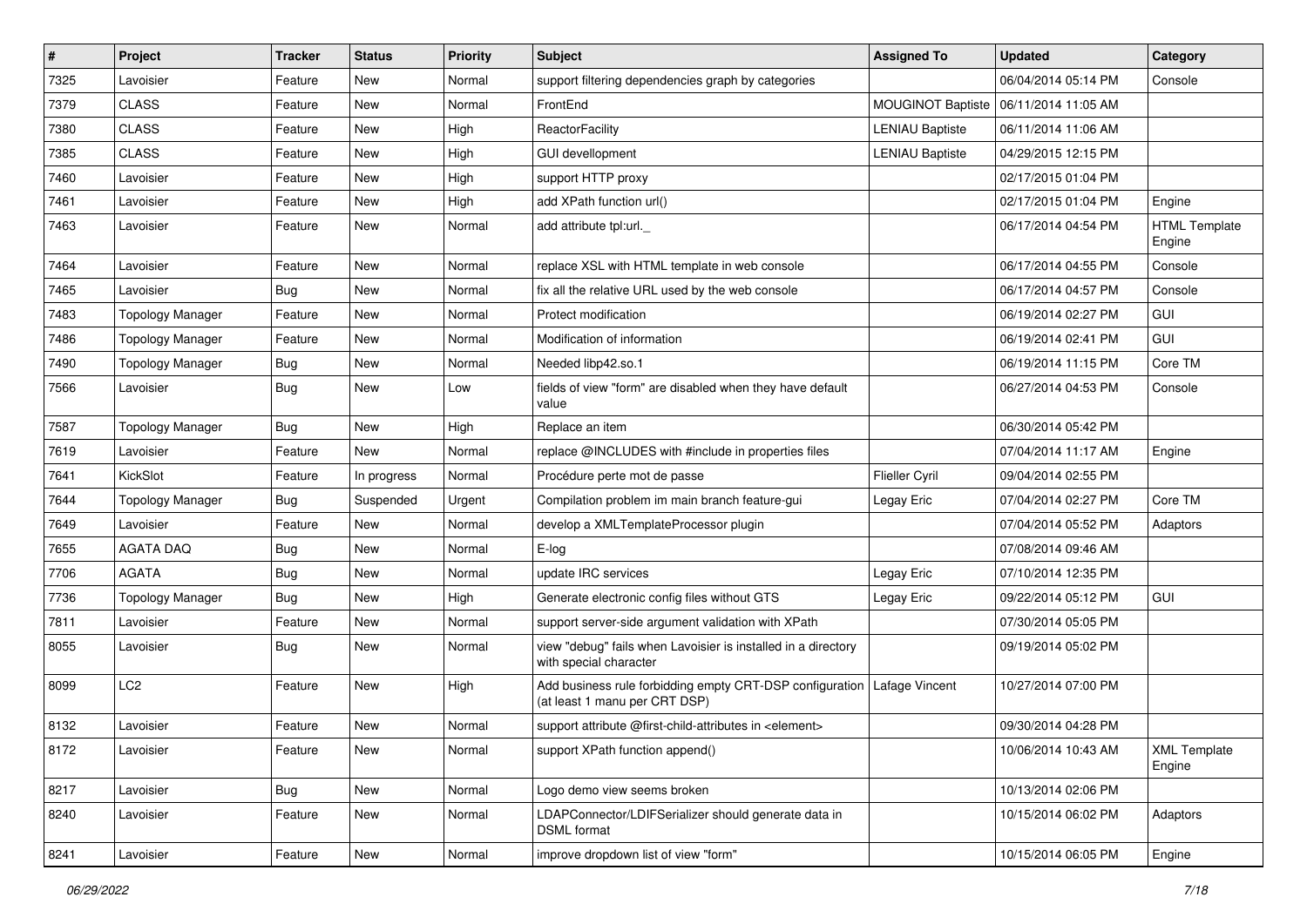| $\pmb{\#}$ | <b>Project</b>   | <b>Tracker</b> | <b>Status</b> | <b>Priority</b> | <b>Subject</b>                                                              | <b>Assigned To</b> | <b>Updated</b>      | Category                      |
|------------|------------------|----------------|---------------|-----------------|-----------------------------------------------------------------------------|--------------------|---------------------|-------------------------------|
| 8258       | Lavoisier        | Feature        | New           | Normal          | add attribute @default to <renderers></renderers>                           |                    | 10/17/2014 07:07 PM | Engine                        |
| 8259       | Lavoisier        | Feature        | New           | Normal          | support parameter "renderer" in ZipRenderer and<br><b>GZipRenderer</b>      |                    | 10/17/2014 07:08 PM | Adaptors                      |
| 8260       | Lavoisier        | Feature        | New           | Normal          | develop plugin ElementProcessor                                             |                    | 10/17/2014 07:10 PM | Adaptors                      |
| 8261       | Lavoisier        | Feature        | New           | Normal          | support attribute @out-xpath on <element></element>                         |                    | 10/17/2014 07:15 PM | <b>XML Template</b><br>Engine |
| 8262       | Pipelet          | Feature        | New           | Normal          | LocalRepository: recursive search of segment source script                  |                    | 10/19/2014 05:13 PM |                               |
| 8327       | <b>AGATA DAQ</b> | Support        | Feedback      | Normal          | Adding VAMOS configuration file                                             | Saillant Frédéric  | 10/24/2014 01:05 PM | GCC                           |
| 8369       | LC2              | Feature        | New           | Normal          | Standardize by relying on GNU getopt instead of<br>proprietary cmdline      | Lafage Vincent     | 10/27/2014 07:06 PM |                               |
| 8379       | Lavoisier        | Bug            | New           | Normal          | NullPointerException at startup                                             |                    | 10/28/2014 04:49 PM |                               |
| 8380       | Lavoisier        | <b>Bug</b>     | New           | Normal          | remove attribute @evaluated from generated adaptors<br>documentation        |                    | 10/28/2014 04:51 PM | <b>Doc</b>                    |
| 8404       | Lavoisier        | Feature        | New           | Normal          | support parameters in <pre-renderers></pre-renderers>                       |                    | 10/30/2014 11:03 AM | Engine                        |
| 8405       | Lavoisier        | Feature        | New           | Normal          | implement XPath function choose not null(arg1, arg2)                        |                    | 10/30/2014 02:21 PM | Engine                        |
| 8645       | ROD-DASHBOARD    | Feature        | In progress   | Normal          | ROD dashboard: only verify when closing ticket                              |                    | 04/21/2021 12:52 PM | Dashboard                     |
| 8667       | <b>DCOD</b>      | Feature        | New           | Normal          | uuid missing                                                                |                    | 12/05/2014 06:14 PM |                               |
| 8668       | <b>DCOD</b>      | Feature        | <b>New</b>    | Normal          | filterdiff is missing                                                       |                    | 12/05/2014 06:17 PM |                               |
| 8669       | <b>DCOD</b>      | <b>Bug</b>     | New           | Normal          | error during compilation                                                    |                    | 12/05/2014 06:19 PM |                               |
| 8693       | <b>ENX</b>       | Feature        | <b>New</b>    | Normal          | sauver log level                                                            |                    | 12/09/2014 03:54 PM | <b>ENX Core</b>               |
| 8817       | Lavoisier        | Feature        | New           | Normal          | develop a XML template optimizer                                            |                    | 12/19/2014 05:10 PM | <b>XML Template</b><br>Engine |
| 8995       | SphereLib        | <b>Bug</b>     | <b>New</b>    | High            | python2.7-config                                                            |                    | 01/28/2015 04:21 PM |                               |
| 9086       | Lavoisier        | Feature        | <b>New</b>    | High            | enable refreshing all notifiable caches with one single click               |                    | 02/09/2015 12:37 PM | Console                       |
| 9098       | <b>IGOSat</b>    | Task           | Assigned      | Normal          | (SCA) Capteurs d'attitude et Banc de Contrôle                               |                    | 02/11/2015 01:57 PM |                               |
| 9099       | <b>IGOSat</b>    | Task           | In progress   | Normal          | (PRO) Phase A                                                               |                    | 03/24/2015 03:58 PM |                               |
| 9100       | <b>IGOSat</b>    | Task           | Assigned      | Normal          | (SAE) Réalisation d'un banc de test du système<br>d'alimentation électrique |                    | 02/10/2015 06:48 PM |                               |
| 9101       | <b>IGOSat</b>    | Task           | Assigned      | Normal          | (STM) Réalisation d'un modèle structurel et thermique                       |                    | 02/10/2015 06:48 PM |                               |
| 9102       | <b>IGOSat</b>    | Task           | Assigned      | Normal          | (SOL) Conception de la station sol                                          |                    | 02/10/2015 06:48 PM |                               |
| 9103       | <b>IGOSat</b>    | Task           | Assigned      | Normal          | (SCI) Banc de test du scintillateur                                         |                    | 02/10/2015 06:48 PM |                               |
| 9108       | <b>IGOSat</b>    | Task           | Assigned      | Normal          | (SCA) Modélisation de la boucle de contrôle SCAO                            |                    | 02/11/2015 02:00 PM |                               |
| 9109       | <b>IGOSat</b>    | Task           | Assigned      | Normal          | (SYS) Ingénierie système                                                    |                    | 02/11/2015 02:05 PM |                               |
| 9111       | <b>IGOSat</b>    | Task           | Assigned      | Normal          | (TEL) Mise en oeuvre de la carte de télécommunication                       |                    | 03/24/2015 03:36 PM |                               |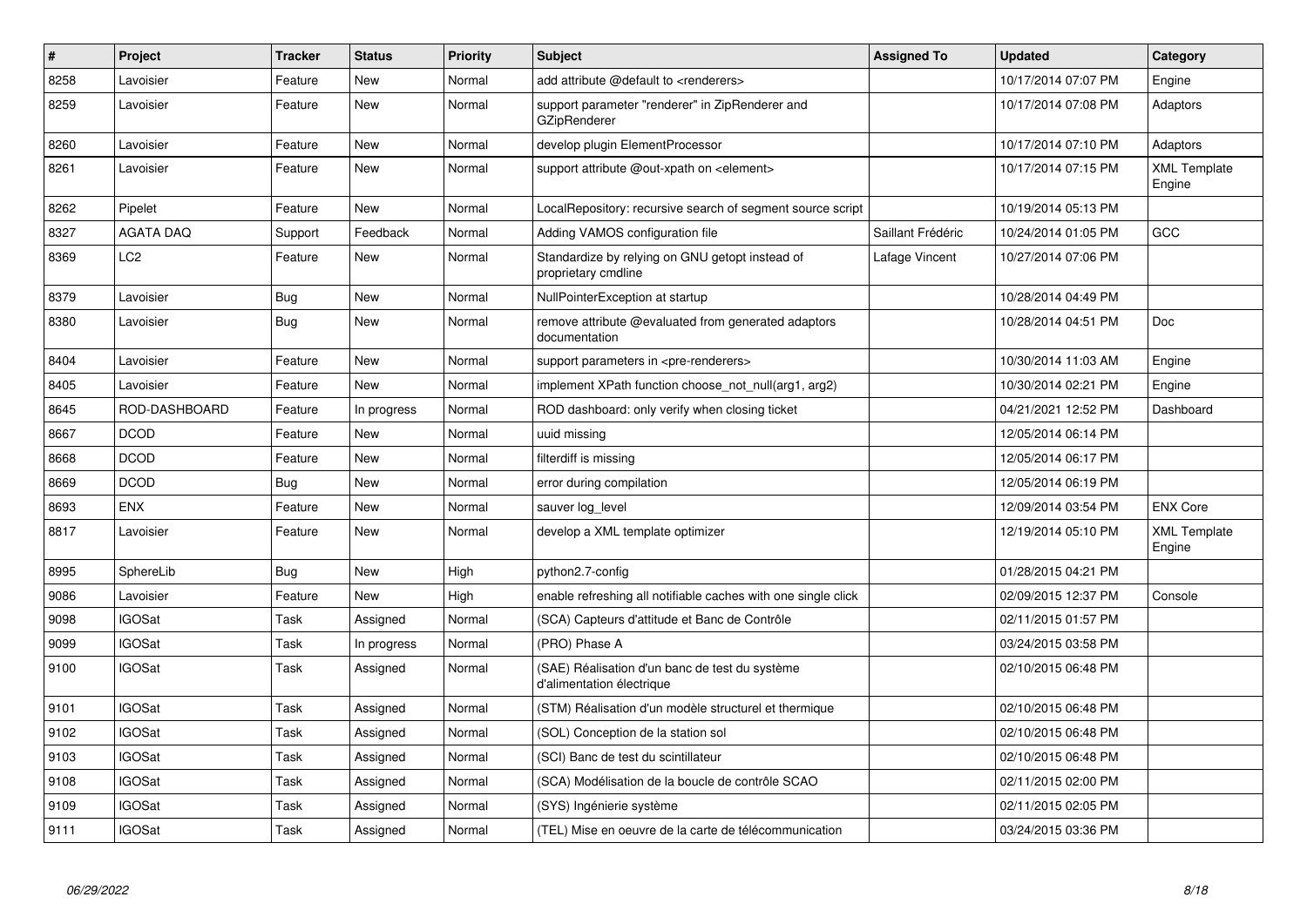| $\vert$ # | Project       | <b>Tracker</b> | <b>Status</b> | <b>Priority</b> | <b>Subject</b>                                                                                                                 | <b>Assigned To</b>                 | <b>Updated</b>      | Category                      |
|-----------|---------------|----------------|---------------|-----------------|--------------------------------------------------------------------------------------------------------------------------------|------------------------------------|---------------------|-------------------------------|
| 9115      | <b>IGOSat</b> | Task           | Assigned      | Normal          | (SCI) Banc de test du scintillateur, simulations et estimation<br>de la dose recue                                             |                                    | 02/11/2015 03:41 PM |                               |
| 9116      | <b>IGOSat</b> | Task           | Assigned      | Normal          | (STM) Conception mécanique                                                                                                     |                                    | 02/11/2015 03:43 PM |                               |
| 9136      | <b>IGOSat</b> | Task           | New           | Normal          | (PRO) Phase B                                                                                                                  |                                    | 03/24/2015 03:58 PM |                               |
| 9137      | <b>IGOSat</b> | Task           | New           | Normal          | (PRO) Phase C                                                                                                                  |                                    | 03/24/2015 03:58 PM |                               |
| 9151      | <b>IGOSat</b> | Task           | New           | Normal          | (ODB) Code de simulation fonctionelle                                                                                          |                                    | 02/18/2015 05:13 PM |                               |
| 9316      | TReqS         | <b>Bug</b>     | In progress   | Normal          | Check stability                                                                                                                | Chambon Bernard                    | 07/09/2015 03:31 PM |                               |
| 9317      | TReqS         | <b>Bug</b>     | In progress   | Normal          | Check scalability                                                                                                              | Chambon Bernard                    | 07/09/2015 03:31 PM |                               |
| 9325      | TReqS         | Task           | In progress   | Normal          | Develop test code related to stability                                                                                         | Chambon Bernard                    | 04/30/2015 11:02 AM |                               |
| 9335      | TReqS         | Feature        | Assigned      | Normal          | SIGINT  TERM   HUP                                                                                                             | Chambon Bernard                    | 05/06/2015 08:26 AM |                               |
| 9467      | Lavoisier     | Feature        | New           | Normal          | improve flexibility of JSONRenderer                                                                                            |                                    | 03/16/2015 01:54 PM | Adaptors                      |
| 9491      | JEM-EUSO      | Support        | New           | Normal          | need to access also to AWG Euso balloon documents                                                                              |                                    | 03/18/2015 03:36 PM |                               |
| 9496      | Lavoisier     | Feature        | New           | High            | upgrade to more recent version of JSW                                                                                          |                                    | 03/18/2015 06:34 PM | <b>Build</b>                  |
| 9512      | TReqS         | Task           | New           | Normal          | Change 'jtreqs' keyword to 'treqs'                                                                                             | Chambon Bernard                    | 03/24/2015 05:50 PM |                               |
| 9524      | <b>IGOSat</b> | Task           | New           | Normal          | (ODB) Logiciel de Vol                                                                                                          |                                    | 03/24/2015 03:41 PM |                               |
| 9525      | <b>IGOSat</b> | Task           | New           | Normal          | (ODB / SCAO) Conception de la SCAO / Interfaçage avec<br><b>I'ODB</b>                                                          |                                    | 03/27/2015 10:11 AM |                               |
| 9526      | <b>IGOSat</b> | Task           | New           | Normal          | (SCI) Electronique d'acquisition de l'instrument Scintillateur                                                                 |                                    | 03/24/2015 03:50 PM |                               |
| 9527      | <b>IGOSat</b> | Task           | New           | Normal          | (SAE / ODB) Réalisation de cartes électroniques pour le<br>satellite IGOSat                                                    |                                    | 03/24/2015 03:52 PM |                               |
| 9528      | <b>IGOSat</b> | Task           | New           | Normal          | phases projet                                                                                                                  |                                    | 03/24/2015 03:58 PM |                               |
| 9534      | Pipelet       | Feature        | New           | Normal          | logging of stdout and stderr                                                                                                   |                                    | 03/25/2015 02:31 PM |                               |
| 9545      | TReqS         | Task           | In progress   | Normal          | Provide CI with jenkin                                                                                                         |                                    | 03/27/2015 11:30 AM |                               |
| 9548      | TReqS         | Task           | New           | Normal          | Move doc from git project to elsewhere                                                                                         | <b>Brinette</b><br>Pierre-Emmanuel | 03/27/2015 09:59 AM | Dev. and build<br>settings    |
| 9550      | TReqS         | Task           | New           | Normal          | client.pl distribution                                                                                                         | Chambon Bernard                    | 03/27/2015 10:22 AM |                               |
| 9558      | TReqS         | <b>Bug</b>     | New           | Normal          | hpss_cache                                                                                                                     | <b>Brinette</b><br>Pierre-Emmanuel | 04/14/2015 04:15 PM |                               |
| 9559      | Lavoisier     | Feature        | <b>New</b>    | Normal          | develop a TextRenderer plugin                                                                                                  |                                    | 03/30/2015 10:15 AM | Adaptors                      |
| 9560      | Lavoisier     | Feature        | New           | Normal          | SurroundSerializer should ignore header lines (starting with<br>)</td <td></td> <td>03/30/2015 10:17 AM</td> <td>Adaptors</td> |                                    | 03/30/2015 10:17 AM | Adaptors                      |
| 9562      | Lavoisier     | Feature        | New           | Normal          | re-implement <pre-renderers> in streaming mode</pre-renderers>                                                                 |                                    | 03/30/2015 10:32 AM | Engine                        |
| 9563      | Lavoisier     | Feature        | New           | Normal          | support <elements-ignore> into<br/><element-create-as-parent></element-create-as-parent></elements-ignore>                     |                                    | 03/30/2015 10:30 AM | <b>XML Template</b><br>Engine |
| 9564      | Lavoisier     | Feature        | New           | Normal          | reorganize <pre-renderer> section</pre-renderer>                                                                               |                                    | 03/30/2015 10:37 AM | Engine                        |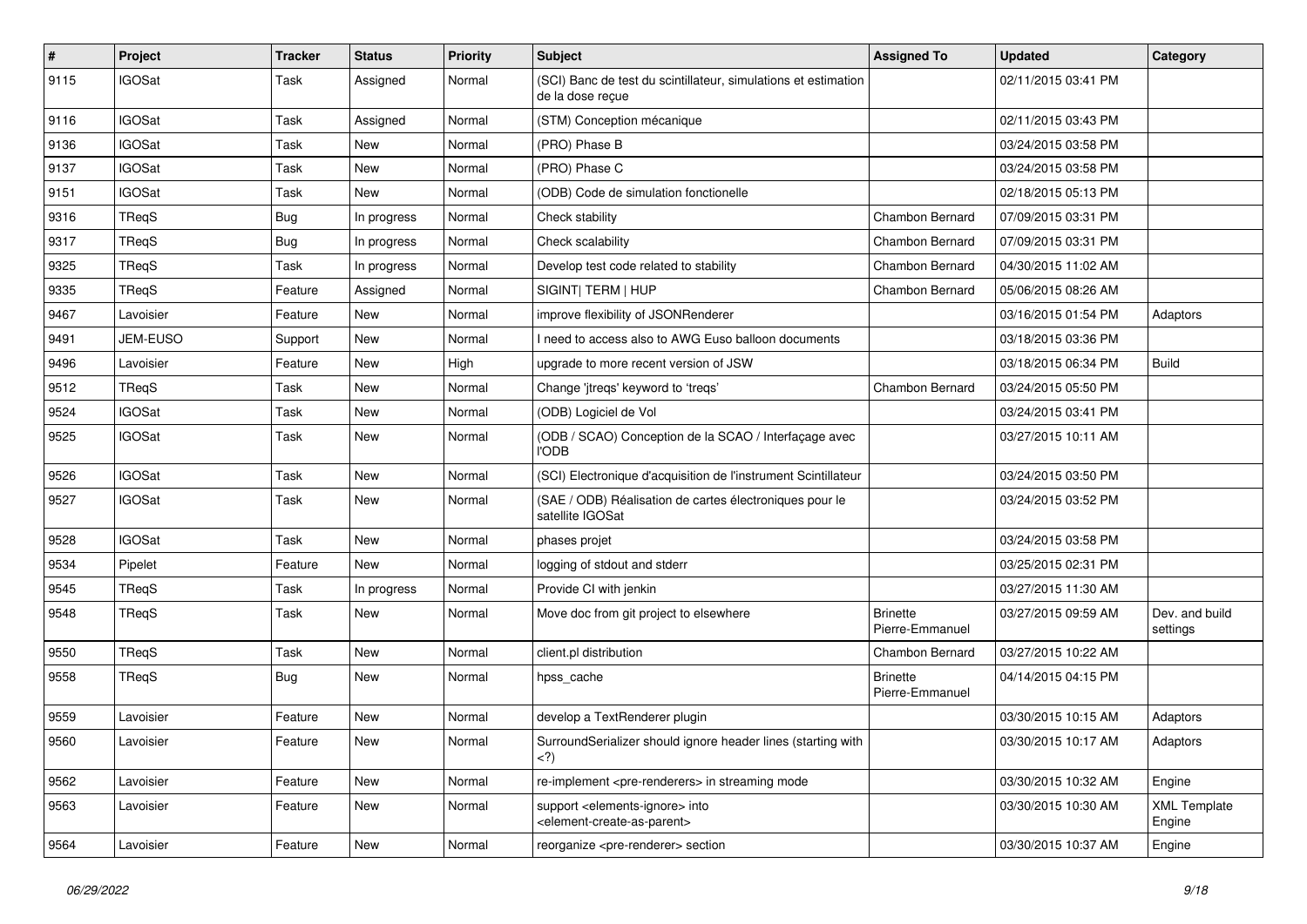| #     | Project      | <b>Tracker</b> | <b>Status</b> | <b>Priority</b> | Subject                                                                                           | <b>Assigned To</b>                 | <b>Updated</b>                          | Category                   |
|-------|--------------|----------------|---------------|-----------------|---------------------------------------------------------------------------------------------------|------------------------------------|-----------------------------------------|----------------------------|
| 9606  | Lavoisier    | Feature        | New           | High            | add attribute @encoding to element <connector></connector>                                        |                                    | 03/31/2015 06:29 PM                     | Engine                     |
| 9607  | Lavoisier    | Feature        | <b>New</b>    | Normal          | Add SAML 2.0 support in Lavoisier                                                                 |                                    | 04/01/2015 11:32 AM                     | Adaptors                   |
| 9622  | Lavoisier    | Feature        | New           | Normal          | add links to fallback views into view "dependencies"                                              |                                    | 04/01/2015 06:19 PM                     | Console                    |
| 9623  | Lavoisier    | <b>Bug</b>     | New           | Normal          | SynchronousCacheConnector stays in building state until<br>the calling view is finished           |                                    | 04/01/2015 06:21 PM                     | Adaptors                   |
| 9624  | Lavoisier    | Feature        | New           | Normal          | when cache is empty and being built, user queries should<br>be waiting for it rather than failing |                                    | 04/01/2015 06:30 PM                     | Engine                     |
| 9695  | TReqS        | Bug            | In progress   | Normal          | Facing ConcurrentModificationException?                                                           | Chambon Bernard                    | 04/14/2015 04:12 PM                     |                            |
| 9704  | Lavoisier    | Feature        | <b>New</b>    | Normal          | add option --override to lavoisier-upgrade.sh                                                     |                                    | 04/15/2015 10:07 AM                     |                            |
| 9736  | TReqS        | Bug            | Suspended     | Low             | hpss_SetLoginCred + hpss_PurgeLoginCred                                                           |                                    | 09/21/2015 03:30 PM                     | <b>HPSS API</b>            |
| 9778  | Lavoisier    | Feature        | New           | Normal          | support cookies in HTTPConnector                                                                  |                                    | 04/28/2015 01:39 PM                     | Adaptors                   |
| 9784  | <b>CLASS</b> | Bug            | In progress   | Normal          | Wrong diagnosis                                                                                   | MOUGINOT Baptiste                  | 05/05/2015 02:21 PM                     |                            |
| 9787  | <b>CLASS</b> | Feature        | <b>New</b>    | Normal          | Multi Stream in FabricationPlant/EQM                                                              |                                    | 04/29/2015 12:10 PM                     |                            |
| 9788  | <b>CLASS</b> | Feature        | New           | Normal          | Multi Stream in FabricationPlant                                                                  |                                    | 04/29/2015 12:10 PM                     |                            |
| 9789  | <b>CLASS</b> | Feature        | <b>New</b>    | Normal          | Multi Stream in EQM                                                                               |                                    | 04/29/2015 12:12 PM                     |                            |
| 9790  | <b>CLASS</b> | Feature        | <b>New</b>    | High            | neutron & γ Spectrum calculation                                                                  |                                    | 04/29/2015 12:15 PM                     |                            |
| 9799  | Lavoisier    | Feature        | New           | Normal          | esxl function missing : add-duration                                                              |                                    | 04/30/2015 11:00 AM                     |                            |
| 9883  | <b>CLASS</b> | <b>Bug</b>     | <b>New</b>    | High            | Copy past from user manual                                                                        |                                    | 05/18/2015 10:26 PM                     |                            |
| 9916  | <b>CLASS</b> | <b>Bug</b>     | Feedback      | Urgent          | CLASS compilation fails with gcc5 (5.1.0)                                                         |                                    | 06/30/2015 11:55 PM                     |                            |
| 10061 | TReqS        | Task           | In progress   | Normal          | Testing 'stability-fix' branch                                                                    |                                    | 07/10/2015 04:31 PM                     |                            |
| 10065 | <b>CLASS</b> | Support        | <b>New</b>    | Normal          | Multi-Threading in CLASS                                                                          |                                    | 06/05/2015 11:30 AM                     |                            |
| 10115 | TReqS        | Task           | In progress   | Low             | Provide jenkins worker Linux 2.2.6.x                                                              | Schwarz Lionel                     | 10/14/2015 02:42 PM                     | Dev. and build<br>settings |
| 10227 | <b>CLASS</b> | Feature        | <b>New</b>    | Immediate       | <b>MURE GUI</b>                                                                                   |                                    | MOUGINOT Baptiste   06/23/2015 01:36 PM |                            |
| 10255 | <b>CLASS</b> | Feature        | New           | Normal          | Take into account Load Factor Evolution                                                           | <b>MOUGINOT Baptiste</b>           | 06/26/2015 11:33 AM                     |                            |
| 10273 | <b>PEM</b>   | Feature        | <b>New</b>    | Normal          | Easier configuration process                                                                      |                                    | 07/01/2015 11:11 AM                     |                            |
| 10274 | <b>PEM</b>   | <b>Bug</b>     | <b>New</b>    | Normal          | SYSTEM.ASSERTIONS.ASSERT_FAILURE                                                                  |                                    | 07/01/2015 11:12 AM                     |                            |
| 10294 | TReqS        | Task           | New           | Normal          | Deploy tregs on test instance (ccsvli10) for test by PEB                                          | <b>Brinette</b><br>Pierre-Emmanuel | 07/15/2015 10:24 AM                     | Tests and<br>feebacks      |
| 10296 | TReqS        | Task           | Suspended     | Normal          | Provide monitoring tool based on ES to production                                                 | Chambon Bernard                    | 07/10/2015 04:26 PM                     | Tests and<br>feebacks      |
| 10311 | TReqS        | Bug            | Suspended     | Normal          | Dispatcher create a new queue once the 1st one is<br>activated                                    | Chambon Bernard                    | 07/09/2015 03:25 PM                     |                            |
| 10313 | PEM          | <b>Bug</b>     | New           | Normal          | Error message to change !                                                                         |                                    | 07/07/2015 09:51 AM                     |                            |
| 10314 | PEM          | Bug            | New           | High            | Environment compliant with CLI                                                                    |                                    | 07/07/2015 09:57 AM                     |                            |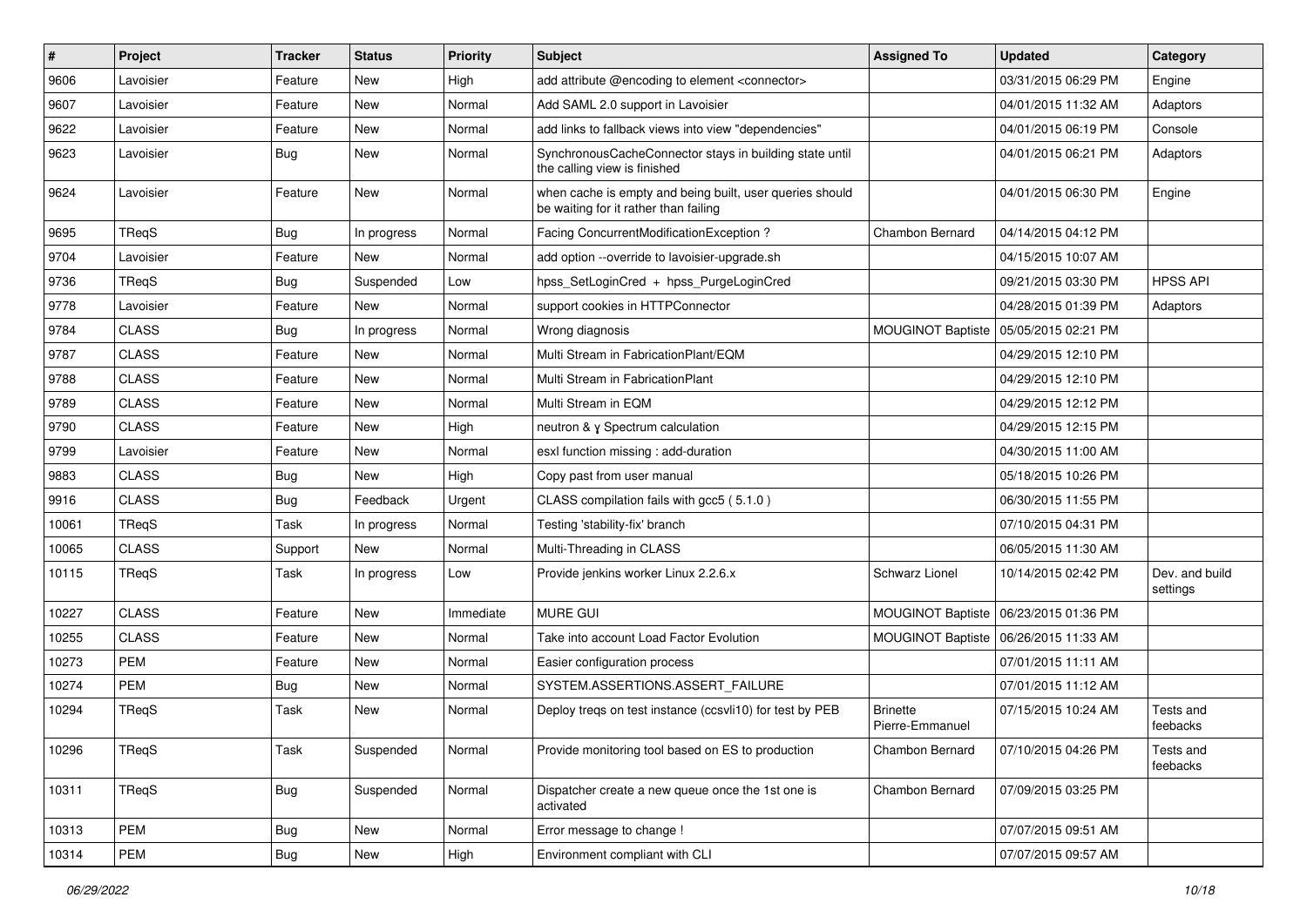| $\sharp$ | Project                           | <b>Tracker</b> | <b>Status</b> | <b>Priority</b> | <b>Subject</b>                                                                            | <b>Assigned To</b>                 | <b>Updated</b>      | Category                      |
|----------|-----------------------------------|----------------|---------------|-----------------|-------------------------------------------------------------------------------------------|------------------------------------|---------------------|-------------------------------|
| 10315    | Lavoisier                         | Feature        | New           | Normal          | Index size of IndexedFileCache plugin is limited by the max<br>number of inodes           |                                    | 07/07/2015 10:12 AM | Adaptors                      |
| 10451    | TReqS                             | Task           | In progress   | Normal          | Deploy tregs on prod instance (cctregs)                                                   | <b>Brinette</b><br>Pierre-Emmanuel | 07/22/2015 03:46 PM | Tests and<br>feebacks         |
| 10498    | TRegS                             | <b>Bug</b>     | In progress   | Normal          | Mysql Deadlock                                                                            |                                    | 08/03/2015 08:44 AM |                               |
| 10786    | <b>CLASS</b>                      | <b>Bug</b>     | New           | Normal          | CLASS Stopped by a "KILL" signal                                                          |                                    | 08/31/2015 07:00 PM |                               |
| 10871    | <b>CLASS</b>                      | Feature        | New           | Normal          | Nominal Power                                                                             |                                    | 09/10/2015 05:27 PM |                               |
| 11059    | <b>CLASS</b>                      | <b>Bug</b>     | <b>New</b>    | Normal          | Bad packaging of 4.1.0.tar.gaz                                                            |                                    | 10/09/2015 06:31 AM |                               |
| 11100    | Lavoisier                         | <b>Bug</b>     | New           | Normal          | <element-ignore> should not remove the namespace<br/>declaration (xmlns)</element-ignore> |                                    | 10/16/2015 01:48 PM | <b>XML Template</b><br>Engine |
| 11452    | LSTCam low-level data<br>analysis | Task           | New           | High            | Definition of LST mini-camera tests                                                       | Nakajima Daisuke                   | 05/31/2018 04:54 PM |                               |
| 11484    | Lavoisier                         | Feature        | <b>New</b>    | Low             | improve command "lavoisier-upgrade.sh"                                                    |                                    | 04/10/2018 11:06 AM |                               |
| 11522    | <b>CLASS</b>                      | Task           | New           | Normal          | Separate the separation plant from the fabrication plant                                  |                                    | 12/16/2015 10:22 AM |                               |
| 11561    | LST stereo trigger study          | Task           | New           | Normal          | Small-scale MC production for testing the effect of<br>LST-MST stereo trigger             | Hrupec Dario                       | 04/15/2016 03:34 PM |                               |
| 11915    | Lavoisier                         | Feature        | New           | Normal          | change the parameters of plugin ChartRenderer                                             |                                    | 02/05/2016 12:25 PM | Adaptors                      |
| 12961    | PEM                               | Feature        | <b>New</b>    | Normal          | PEM version                                                                               |                                    | 03/24/2016 09:03 AM |                               |
| 12962    | <b>PEM</b>                        | <b>Bug</b>     | New           | Normal          | pem-sync list ???                                                                         |                                    | 03/24/2016 09:05 AM |                               |
| 12963    | <b>PEM</b>                        | <b>Bug</b>     | <b>New</b>    | Normal          | add tool crash                                                                            |                                    | 03/24/2016 09:10 AM |                               |
| 12974    | PEM                               | Feature        | New           | Normal          | pem-sync cp_pem                                                                           |                                    | 03/24/2016 04:52 PM |                               |
| 12975    | <b>PEM</b>                        | Feature        | New           | Normal          | pem-sync co_pem                                                                           |                                    | 03/24/2016 04:54 PM |                               |
| 12976    | PEM                               | Feature        | New           | Low             | pem-sync co_pem                                                                           |                                    | 03/24/2016 05:00 PM |                               |
| 12978    | <b>PEM</b>                        | <b>Bug</b>     | New           | Low             | pem-sync pull                                                                             |                                    | 03/24/2016 05:11 PM |                               |
| 12993    | ENX                               | <b>Bug</b>     | New           | Normal          | init.enx                                                                                  | Dosme Nicolas                      | 03/30/2016 02:37 PM | <b>ENX Core</b>               |
| 13226    | <b>CLASS</b>                      | <b>Bug</b>     | <b>New</b>    | Normal          | Typo in prompt                                                                            | <b>LENIAU Baptiste</b>             | 04/28/2016 01:44 AM |                               |
| 13260    | C3F2                              | <b>Bug</b>     | Assigned      | Normal          | Better protection from code injection with PQescape                                       | Lafage Vincent                     | 05/02/2016 09:56 AM |                               |
| 13261    | C3F2                              | <b>Bug</b>     | Assigned      | Normal          | Read double directly as binary format with PQexecParams<br>or PQexecPrepared              | Lafage Vincent                     | 05/02/2016 09:55 AM |                               |
| 13262    | C <sub>3</sub> F <sub>2</sub>     | Bug            | New           | Normal          | improve management of Lomon parameters to explain non<br>convergence                      |                                    | 05/02/2016 10:04 AM |                               |
| 16627    | CC-IN2P3                          | Bug            | New           | Urgent          | prise cassée bureau 311 b                                                                 |                                    | 01/12/2017 02:27 PM |                               |
| 16628    | CC-IN2P3                          | Support        | New           | Normal          | Sèche cheveux dans le vestiaire                                                           |                                    | 01/12/2017 02:37 PM |                               |
| 16764    | APCScheduler                      | Task           | Assigned      | Normal          | Réunion TEST                                                                              | Colley Jean-Marc                   | 01/26/2017 06:44 PM |                               |
| 17192    | LC <sub>2</sub>                   | <b>Bug</b>     | Assigned      | Normal          | The channel 1 is wrongly displayed as 0 even if correctly<br>used                         | Lafage Vincent                     | 03/16/2017 05:18 PM |                               |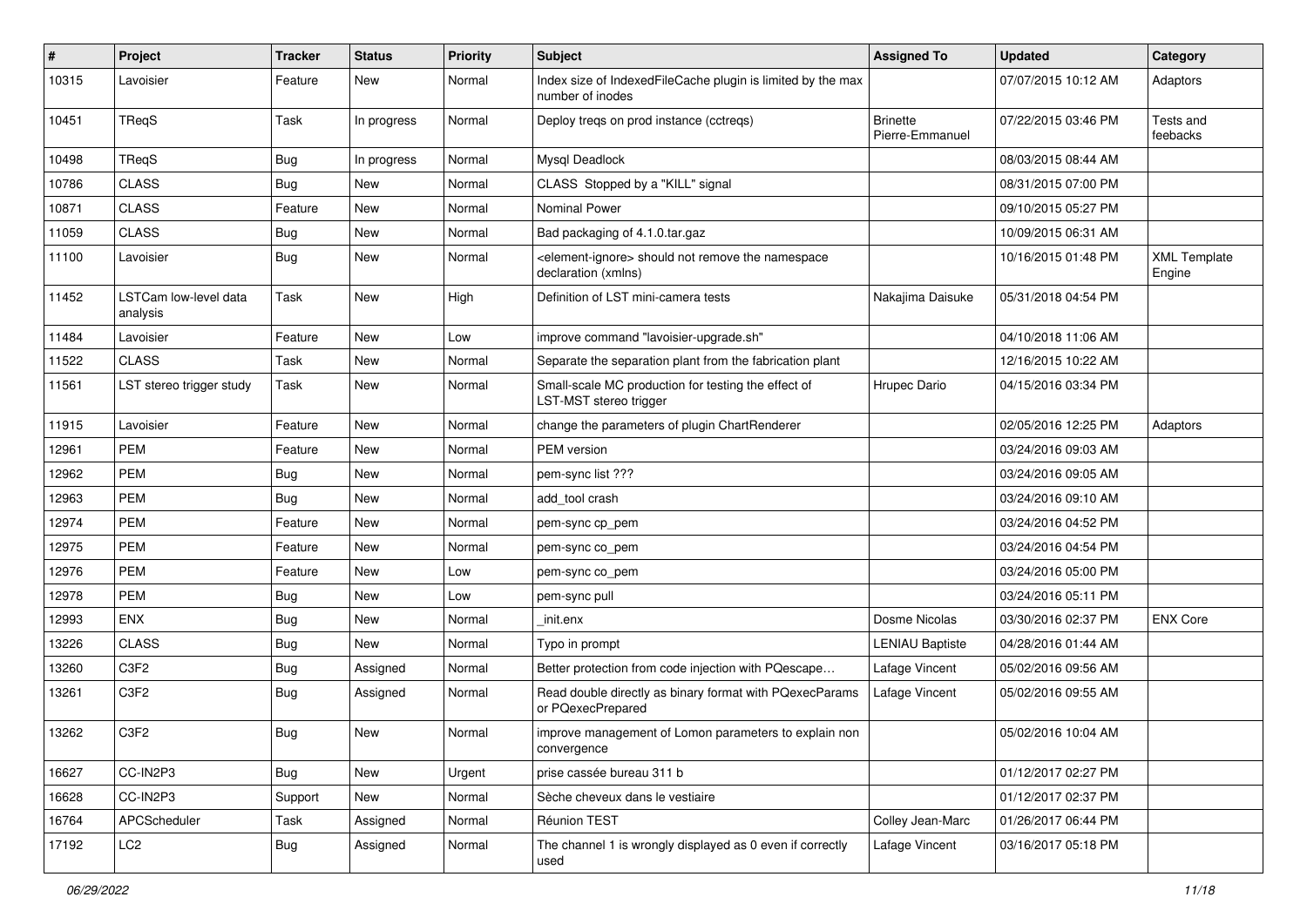| $\pmb{\#}$ | Project                 | <b>Tracker</b> | <b>Status</b> | <b>Priority</b> | <b>Subject</b>                                                                                                            | <b>Assigned To</b> | <b>Updated</b>      | Category                      |
|------------|-------------------------|----------------|---------------|-----------------|---------------------------------------------------------------------------------------------------------------------------|--------------------|---------------------|-------------------------------|
| 20738      | Lavoisier               | Bug            | <b>New</b>    | Low             | Stacktrace                                                                                                                |                    | 08/30/2017 10:39 AM | Stacktrace                    |
| 23257      | operations-portal-users | <b>Bug</b>     | <b>New</b>    | Normal          | Downtime notification admin page                                                                                          |                    | 10/25/2017 03:57 PM | Downtime<br>Notification      |
| 26766      | Lavoisier               | <b>Bug</b>     | <b>New</b>    | Low             | prefix-namespace mapping is moved to the wrong node                                                                       | Reynaud Sylvain    | 01/03/2018 05:32 PM | <b>XML Template</b><br>Engine |
| 26907      | Lavoisier               | Feature        | <b>New</b>    | Normal          | implement XPath function format-number()                                                                                  |                    | 01/10/2018 03:18 PM | <b>XML Template</b><br>Engine |
| 27459      | Lavoisier               | <b>Bug</b>     | <b>New</b>    | Normal          | namespace disappear when root node is renamed                                                                             | Reynaud Sylvain    | 01/31/2018 02:44 PM | <b>XML Template</b><br>Engine |
| 27570      | Lavoisier               | Feature        | <b>New</b>    | Normal          | Notified Trigger should bypass attribute @ignore-during                                                                   |                    | 02/02/2018 03:05 PM | Engine                        |
| 27576      | Lavoisier               | Feature        | <b>New</b>    | Normal          | add a parameter "priority" on WhenCreatedTrigger                                                                          |                    | 02/02/2018 03:18 PM | Engine                        |
| 29154      | Lavoisier               | <b>Bug</b>     | <b>New</b>    | Normal          | wrong context when mixing <element-create-as-parent><br/>and <element-create></element-create></element-create-as-parent> | Reynaud Sylvain    | 03/06/2018 11:09 AM | <b>XML Template</b><br>Engine |
| 30735      | Lavoisier               | Feature        | <b>New</b>    | Low             | write documentation about the admin web console                                                                           |                    | 04/04/2018 10:52 AM | Doc                           |
| 30741      | Lavoisier               | Feature        | <b>New</b>    | Low             | add research button on web site                                                                                           |                    | 04/04/2018 10:53 AM | <b>Doc</b>                    |
| 31881      | Narval Standalone       | Feature        | New           | Normal          | Logs de l'instance                                                                                                        | Théo Le Guen       | 04/24/2018 03:59 PM |                               |
| 32928      | Lavoisier               | Feature        | <b>New</b>    | Normal          | support enumeration in route properties                                                                                   |                    | 05/18/2018 02:23 PM | Service                       |
| 33350      | Lavoisier               | Feature        | New           | Low             | add a XPath function multireplace()                                                                                       |                    | 05/31/2018 03:49 PM | Engine                        |
| 33857      | Lavoisier               | Bug            | New           | Normal          | post-processors namespace mapping must be defined in<br>view                                                              |                    | 06/18/2018 01:29 PM | Engine                        |
| 34801      | Lavoisier               | Feature        | <b>New</b>    | Normal          | add support for attribute @if in element view/variable                                                                    |                    | 07/31/2018 12:57 PM |                               |
| 35044      | operations-portal-users | Feature        | <b>New</b>    | Normal          | New ROD dashboard                                                                                                         |                    | 09/20/2018 10:42 AM | Dashboard                     |
| 35045      | operations-portal-users | Feature        | New           | Normal          | Tasks for the release                                                                                                     |                    | 09/20/2018 10:48 AM | Others                        |
| 35692      | Lavoisier               | Bug            | <b>New</b>    | Normal          | namespace not removed for a given use-case                                                                                |                    | 11/27/2018 05:35 PM |                               |
| 35994      | IN2P3-Forge             | Support        | New           | Normal          | Synchronisation demandée pour un serveur Mercurial                                                                        |                    | 01/11/2019 03:10 PM |                               |
| 36236      | IN2P3-Forge             | Support        | New           | High            | Synchronisation demandée pour un serveur Mercurial                                                                        |                    | 04/13/2021 09:07 AM |                               |
| 37409      | TReqS                   | Feature        | <b>New</b>    | Normal          | Statistiques sur les queues dans les logs                                                                                 |                    | 04/11/2019 01:40 PM |                               |
| 37461      | Lavoisier               | Feature        | New           | Normal          | add support for jdk 11                                                                                                    |                    | 04/25/2019 01:53 PM |                               |
| 37910      | Lavoisier               | Feature        | New           | High            | do not log AdaptorException when they are already sent to<br>the user                                                     |                    | 07/25/2019 09:41 AM |                               |
| 41294      | Lavoisier               | Feature        | <b>New</b>    | High            | add support for attribute @null in namespace<br>http://software.in2p3.fr/lavoisier/tables.xsd                             | Reynaud Sylvain    | 09/25/2020 03:38 PM | Engine                        |
| 44148      | PyROS                   | Feature        | New           | High            | *** GF2 - INST - Config, Install, udpate, deploy (IRAP,<br>CNES, TAROT)                                                   |                    | 03/16/2022 07:27 AM |                               |
| 44150      | <b>PyROS</b>            | Feature        | In progress   | Normal          | *** SF01 - USR - Users, Roles, and Authorizations<br>Management                                                           |                    | 03/29/2022 09:14 AM |                               |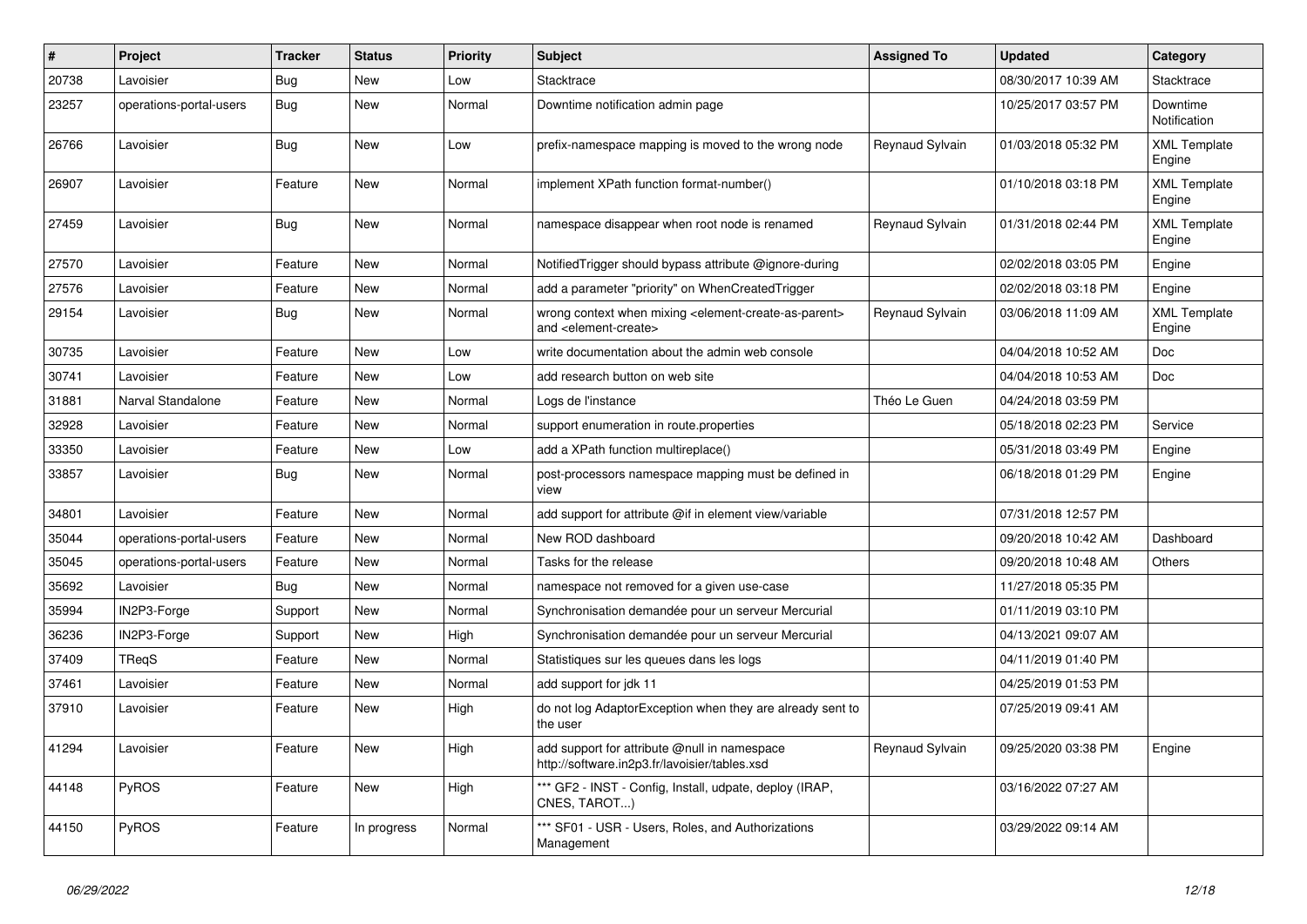| #     | Project      | <b>Tracker</b> | <b>Status</b> | <b>Priority</b> | <b>Subject</b>                                                                                                                           | <b>Assigned To</b>     | <b>Updated</b>      | Category  |
|-------|--------------|----------------|---------------|-----------------|------------------------------------------------------------------------------------------------------------------------------------------|------------------------|---------------------|-----------|
| 44151 | PyROS        | Feature        | <b>New</b>    | High            | *** GF1 - PROJ - Project management, documentation,<br>formation des utilisateurs, interfaces, plan de justification<br>de la définition |                        | 01/31/2022 11:32 AM |           |
| 44153 | PyROS        | Feature        | <b>New</b>    | Normal          | *** SF05 - SEQ - Observation Sequences Management                                                                                        | Koralewski Alexis      | 02/23/2022 10:45 AM |           |
| 44154 | PyROS        | Feature        | In progress   | Normal          | *** SF02 - SCP - Scientific Programs Management                                                                                          |                        | 03/29/2022 09:17 AM |           |
| 44158 | <b>PyROS</b> | Feature        | <b>New</b>    | Normal          | *** SF06 - ALR - Alerts Management                                                                                                       |                        | 03/15/2022 04:46 PM |           |
| 44159 | PyROS        | Feature        | <b>New</b>    | Normal          | *** SF03 - ENV - Environment Monitoring (int/ext,<br>observatory & weather)                                                              |                        | 05/05/2022 09:54 AM |           |
| 44160 | PyROS        | Feature        | <b>New</b>    | Normal          | *** SF07 - PLN - Observation Sequences Planning &<br>Scheduling                                                                          |                        | 03/15/2022 04:46 PM |           |
| 44161 | PyROS        | Feature        | <b>New</b>    | High            | *** SF04 - SPV - System Coordination & Supervision :<br>Majordome (Conducting) (head)                                                    |                        | 06/29/2022 07:39 AM |           |
| 44162 | <b>PyROS</b> | Feature        | <b>New</b>    | High            | *** SF08 - EXE (SOX) - Observation Sequence (SO)<br>eXecution                                                                            |                        | 03/15/2022 04:46 PM |           |
| 44163 | <b>PyROS</b> | Feature        | <b>New</b>    | Normal          | *** SF09 - CMC - Command Control - Telescope &<br>Instruments Control & Monitoring (DeviceController,<br>AgentDevice)                    |                        | 03/16/2022 07:28 AM |           |
| 44164 | PyROS        | Feature        | <b>New</b>    | Normal          | *** SF12 - IAN - Images Analysis (Triton)                                                                                                |                        | 03/15/2022 04:48 PM |           |
| 44165 | PyROS        | Feature        | <b>New</b>    | Normal          | *** SF16 - DSH - General monitoring : Dashboard (website)                                                                                |                        | 06/29/2022 07:24 AM |           |
| 44166 | PyROS        | Task           | <b>New</b>    | High            | (GF1) DOCUMENTATION                                                                                                                      |                        | 03/04/2022 11:57 AM |           |
| 44168 | PyROS        | Task           | <b>New</b>    | High            | (GF2) INSTALL & DEPLOY                                                                                                                   |                        | 03/16/2022 07:27 AM |           |
| 44170 | PyROS        | Task           | In progress   | High            | <b>DOCKER</b> installation                                                                                                               | Koralewski Alexis      | 06/28/2022 10:11 PM |           |
| 44172 | PyROS        | Feature        | <b>New</b>    | High            | *** SF14 - OCF - Observatory Unit & Site Configuration                                                                                   |                        | 01/29/2022 01:24 AM |           |
| 44329 | PyROS        | Task           | <b>New</b>    | High            | Migration gitlab sur IN2P3                                                                                                               |                        | 12/14/2021 12:08 PM |           |
| 44334 | PyROS        | Task           | In progress   | High            | (F08) Intégration protocole INDI                                                                                                         |                        | 05/06/2021 05:05 PM |           |
| 44338 | PyROS        | Task           | In progress   | High            | Installation docker au CNES (sur VM)                                                                                                     | Koralewski Alexis      | 12/14/2021 11:39 AM |           |
| 44343 | <b>PyROS</b> | Task           | In progress   | High            | DOC TECHNIQUE (API) - Mettre en place une doc<br>technique générée automatiquement à partir du code<br>source (Sphinx)                   | <b>Pallier Etienne</b> | 03/04/2022 11:57 AM |           |
| 44344 | PyROS        | Task           | In progress   | High            | Définir un style de codage (source et test)                                                                                              | <b>Pallier Etienne</b> | 05/06/2021 03:38 PM |           |
| 44354 | PyROS        | Task           | In progress   | High            | Installer, tester, faire fonctionner, et comprendre ce<br>protocole sur linux                                                            | Klotz Alain            | 05/06/2021 02:47 PM |           |
| 44355 | <b>PyROS</b> | Task           | <b>New</b>    | Normal          | Construire une nouvelle grammaire générique de<br>commandes, basée sur INDI (pyros doit parler INDI par<br>défaut)                       |                        | 03/25/2021 05:37 PM |           |
| 44356 | PyROS        | Task           | <b>New</b>    | Normal          | tester la nouvelle grammaire INDI sur un telescope                                                                                       |                        | 03/25/2021 05:38 PM | Evolution |
| 44358 | PyROS        | Task           | In progress   | Normal          | Gestion Kanban avec backlog (todo, doing, done), sprints                                                                                 | <b>Pallier Etienne</b> | 05/06/2021 03:43 PM |           |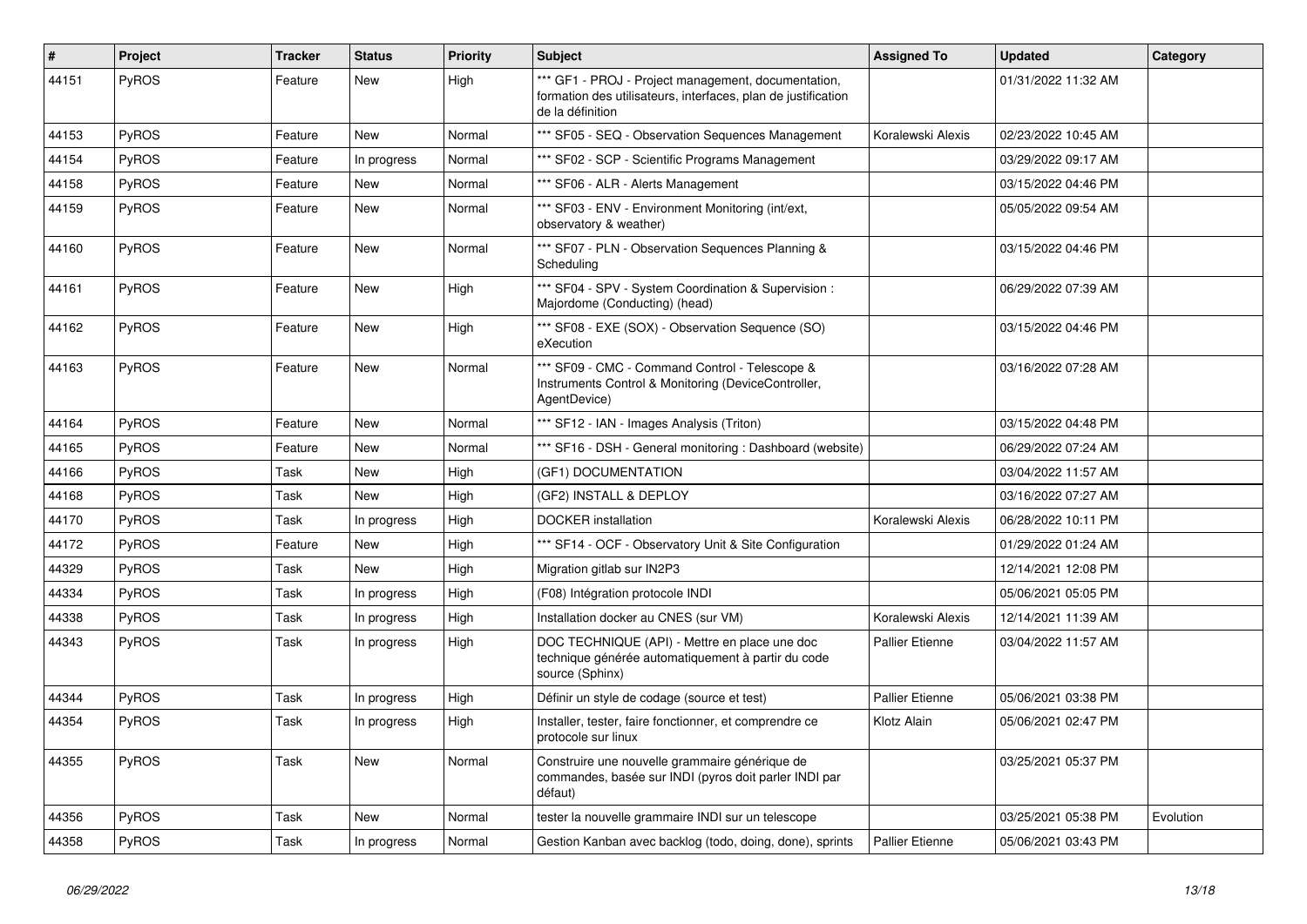| #     | <b>Project</b> | <b>Tracker</b> | <b>Status</b> | <b>Priority</b> | <b>Subject</b>                                                                                                                      | <b>Assigned To</b>     | <b>Updated</b>      | Category  |
|-------|----------------|----------------|---------------|-----------------|-------------------------------------------------------------------------------------------------------------------------------------|------------------------|---------------------|-----------|
| 44361 | PyROS          | Task           | In progress   | High            | Mettre à jour gitlab in2p3 et changer le remote de nous<br>tous (remplace irap)                                                     | Pallier Etienne        | 05/06/2021 03:37 PM |           |
| 44362 | PyROS          | Task           | <b>New</b>    | High            | Lier commits à tasks (commit auto close tasks)                                                                                      | <b>Pallier Etienne</b> | 03/29/2021 03:49 PM |           |
| 44363 | PyROS          | Task           | In progress   | High            | ODJ & CR Réunions                                                                                                                   | <b>Pallier Etienne</b> | 05/06/2021 06:18 PM |           |
| 44366 | PyROS          | Task           | <b>New</b>    | Normal          | Licence (GPL)                                                                                                                       | <b>Pallier Etienne</b> | 04/29/2021 10:50 AM |           |
| 44367 | <b>PyROS</b>   | Task           | In progress   | Normal          | Ajouter membres dans gitlab (IRAP + $CNES$ ?)                                                                                       | <b>Pallier Etienne</b> | 05/06/2021 06:13 PM |           |
| 44369 | PyROS          | Task           | In progress   | Normal          | clean gdoc technique                                                                                                                | <b>Pallier Etienne</b> | 06/09/2021 01:09 PM |           |
| 44370 | PyROS          | Task           | In progress   | Normal          | Website vitrine projet : Site web pyros (style Cassis irap)                                                                         | <b>Pallier Etienne</b> | 05/06/2021 03:43 PM |           |
| 44388 | PyROS          | Task           | New           | High            | (GF2) SOURCE CODE MANAGEMENT (GITLAB)                                                                                               |                        | 02/02/2022 12:28 PM | Evolution |
| 44389 | PyROS          | Task           | New           | High            | (GF1) PROJECT MANAGEMENT (REDMINE FORGE) :<br>Features, tasks, gantt, kanban                                                        |                        | 03/04/2022 11:56 AM |           |
| 44393 | PyROS          | Task           | New           | Normal          | Back Office (Administration) - Site django admin                                                                                    | Koralewski Alexis      | 02/02/2022 12:07 PM |           |
| 44514 | PyROS          | Feature        | New           | Normal          | *** SF11 - IPC - Images Processing (Grenouille)                                                                                     | Klotz Alain            | 03/15/2022 04:44 PM |           |
| 44518 | IN2P3-Forge    | <b>Bug</b>     | In progress   | High            | find-user dialog much slower since migration                                                                                        | ROUET Jean-René        | 05/05/2021 02:28 PM |           |
| 44584 | PyROS          | Feature        | New           | Normal          | *** SF10 - CAL - Calibration (Dark/Bias/Flat)                                                                                       |                        | 03/15/2022 04:48 PM |           |
| 44658 | PyROS          | Feature        | New           | High            | *** SF15 - SST - START&STOP - System Startup (launch),<br>monitoring, and Shutdown                                                  |                        | 06/28/2022 10:06 PM |           |
| 44659 | PyROS          | Feature        | New           | Normal          | *** GF3 - INFRA - Hardware, Operating System, Network,<br>Security & Safety                                                         |                        | 03/16/2022 04:51 PM |           |
| 44661 | PyROS          | Feature        | New           | Normal          | *** SF13 - IAF - Images Fetching (quicklook & download)                                                                             |                        | 03/15/2022 04:49 PM |           |
| 44713 | PyROS          | Story          | New           | Normal          | **** REQ-020 CCTP                                                                                                                   |                        | 07/01/2021 08:30 AM |           |
| 44715 | PyROS          | Story          | New           | Normal          | **** REQ-065 AJOUT UPGRADE                                                                                                          |                        | 06/14/2021 01:19 PM |           |
| 44716 | PyROS          | Story          | New           | Normal          | **** REQ-071 AJOUT OSMOSE                                                                                                           |                        | 06/14/2021 01:19 PM |           |
| 44717 | PyROS          | Story          | New           | Normal          | **** REQ-022 TAROT NC                                                                                                               |                        | 06/14/2021 01:19 PM |           |
| 44718 | PyROS          | Story          | New           | Normal          | **** REQ-025 AJOUT TNC                                                                                                              |                        | 06/14/2021 01:19 PM |           |
| 44719 | PyROS          | Story          | New           | Normal          | REQ-010 Ordonnancement des requêtes                                                                                                 |                        | 07/01/2021 08:30 AM |           |
| 44721 | PyROS          | Feature        | New           | Normal          | *** GF4 - QUAL - Quality & Tests - High level tests<br>(integration & functional), plan tests, validation des<br>exigences (qualif) |                        | 03/16/2022 04:55 PM |           |
| 44732 | Atrium - IPNO  | Story          | New           | Normal          | Fermeture du projet ?                                                                                                               | Poux Veronique         | 04/21/2021 07:56 AM |           |
| 44811 | PyROS          | Story          | New           | Normal          | *** REQ-100 FROM CCTP TAROT-NC & MEETINGS                                                                                           |                        | 03/16/2022 04:38 PM |           |
| 44812 | <b>PyROS</b>   | Story          | New           | Normal          | *** REQ-200 FOR TAROT NETWORK INTEGRATION                                                                                           |                        | 06/14/2021 01:13 PM |           |
| 44813 | <b>PyROS</b>   | Story          | New           | Normal          | REQ-123 Architecture extensible et Extensions<br>privatisables                                                                      |                        | 05/12/2021 12:21 PM |           |
| 44814 | PyROS          | Story          | New           | Normal          | REQ-101 Logs                                                                                                                        |                        | 03/16/2022 04:38 PM |           |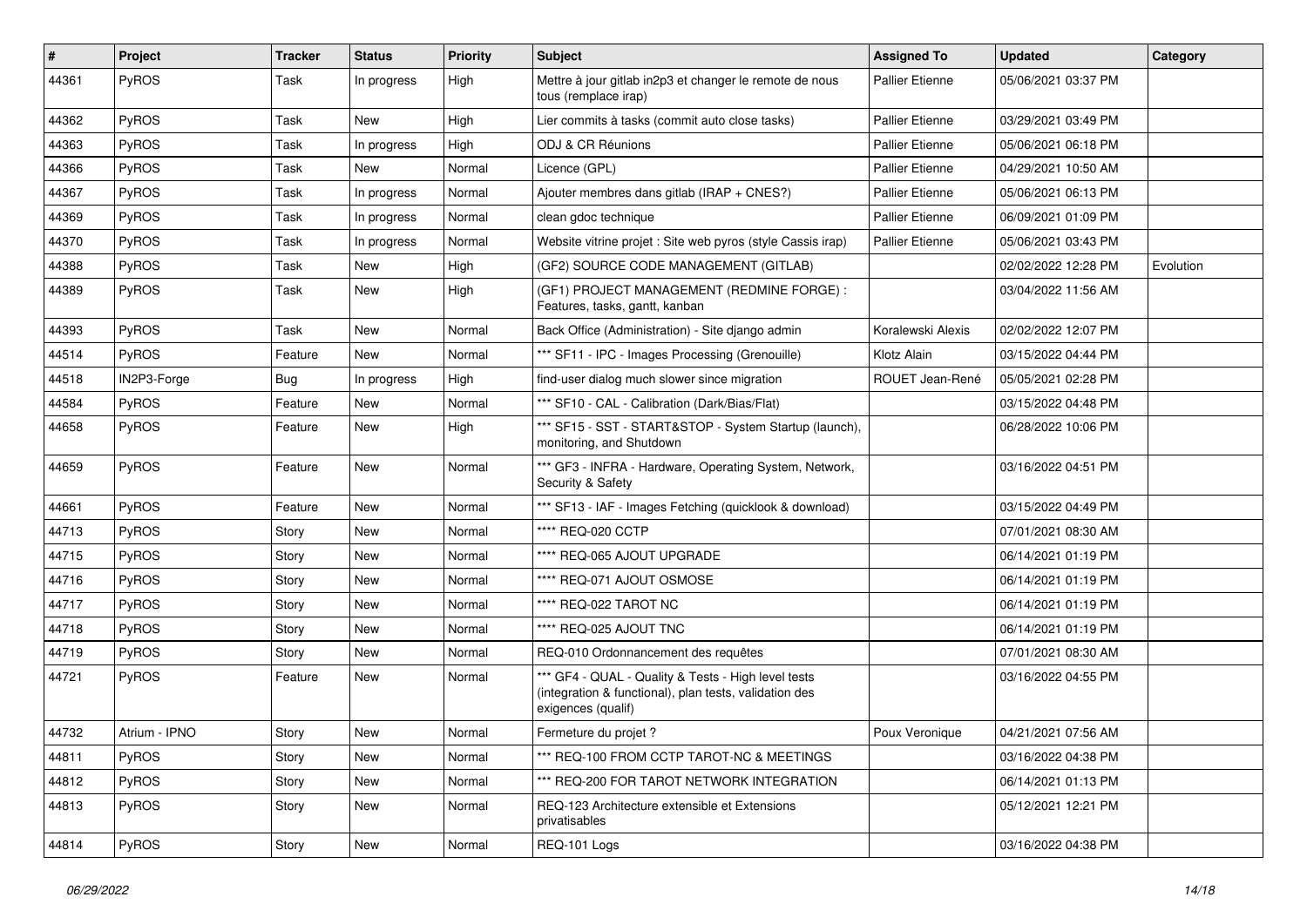| #     | Project      | <b>Tracker</b> | <b>Status</b> | <b>Priority</b> | Subject                                                                                                                                         | <b>Assigned To</b>     | <b>Updated</b>      | Category |
|-------|--------------|----------------|---------------|-----------------|-------------------------------------------------------------------------------------------------------------------------------------------------|------------------------|---------------------|----------|
| 44815 | PyROS        | Story          | <b>New</b>    | Normal          | REQ-015 Ajustement dynamique des quotas utilisateurs                                                                                            |                        | 05/11/2021 04:11 PM |          |
| 44816 | PyROS        | Story          | New           | Normal          | REQ-201 Définir une esthétique Tarot                                                                                                            |                        | 05/12/2021 11:53 AM |          |
| 44817 | PyROS        | Story          | New           | Normal          | REQ-202 Deux types de connexion utilisateurs (LDAP ou<br>sans)                                                                                  |                        | 05/11/2021 03:43 PM |          |
| 44832 | PyROS        | Task           | In progress   | Normal          | Un utilisateur non connecté ne doit voir que les pages<br>publiques                                                                             |                        | 10/08/2021 06:03 PM |          |
| 44833 | PyROS        | Task           | <b>New</b>    | Normal          | Registration : un nouvel utilisateur doit pouvoir s'enregistrer<br>directement sur le site web (soumis à validation)                            | Koralewski Alexis      | 08/31/2021 02:16 PM |          |
| 44835 | PyROS        | Task           | New           | Normal          | (F01) CRUD (utilisateur)                                                                                                                        |                        | 03/29/2022 09:14 AM |          |
| 44842 | PyROS        | Task           | New           | Normal          | <b>USER</b>                                                                                                                                     |                        | 10/12/2021 07:50 AM |          |
| 44843 | PyROS        | Task           | <b>New</b>    | Normal          | ROLES : Un utilisateur peut avoir plusieurs roles                                                                                               |                        | 06/18/2021 03:15 PM |          |
| 44847 | PyROS        | Task           | New           | Normal          | (F01) TESTS (users) validant cette feature                                                                                                      | Koralewski Alexis      | 08/13/2021 01:55 PM |          |
| 44866 | PyROS        | Task           | In progress   | High            | Associer chaque FEATURE à 1(N) CLASSE/AGENT pyros<br>(implémentation)                                                                           | <b>Pallier Etienne</b> | 07/16/2021 09:13 AM |          |
| 44867 | PyROS        | Task           | New           | High            | Mettre les TASKS dans la version v0.1 prévue pour juin,<br>dans doc-specs et dans redmine (puis planifier aussi les<br>autres versions futures) | <b>Pallier Etienne</b> | 05/06/2021 06:19 PM |          |
| 44876 | PyROS        | Task           | In progress   | Normal          | (F01) AUTHORIZATIONS for this feature (who can do<br>what) : documentation & implementation                                                     | Koralewski Alexis      | 10/08/2021 06:03 PM |          |
| 44877 | PyROS        | Task           | In progress   | Normal          | (F02) AUTHORIZATIONS for this feature (who can do<br>what) : documentation & implementation                                                     | Koralewski Alexis      | 10/11/2021 10:24 AM |          |
| 44878 | PyROS        | Task           | <b>New</b>    | Normal          | (F02) TESTS to validate this feature                                                                                                            |                        | 11/03/2021 09:16 AM |          |
| 44879 | PyROS        | Task           | New           | Normal          | (F03) AUTHORIZATIONS for this feature (who can do<br>what) : documentation & implementation                                                     |                        | 12/15/2021 07:32 AM |          |
| 44880 | <b>PyROS</b> | Task           | New           | Normal          | (F03) TESTS to validate this feature                                                                                                            |                        | 12/15/2021 07:32 AM |          |
| 44881 | PyROS        | Task           | <b>New</b>    | Normal          | (F02) ENTITIES - definition & implementation                                                                                                    | Koralewski Alexis      | 10/11/2021 10:34 AM |          |
| 44882 | PyROS        | Task           | In progress   | Normal          | SP                                                                                                                                              | Koralewski Alexis      | 10/11/2021 10:34 AM |          |
| 44884 | PyROS        | Task           | In progress   | Normal          | Time Period (Period)                                                                                                                            |                        | 10/11/2021 10:36 AM |          |
| 44886 | PyROS        | Task           | <b>New</b>    | Normal          | (F01) ENTITIES - definition & implementation                                                                                                    |                        | 10/12/2021 07:50 AM |          |
| 44889 | PyROS        | Task           | In progress   | Normal          | SP validation WORKFLOW (lifecycle) (F02v2)                                                                                                      | Koralewski Alexis      | 11/03/2021 09:19 AM |          |
| 44890 | PyROS        | Task           | New           | Normal          | SP CRUD                                                                                                                                         |                        | 03/29/2022 09:17 AM |          |
| 44891 | PyROS        | Task           | New           | Normal          | Create/Update                                                                                                                                   |                        | 09/14/2021 11:48 AM |          |
| 44892 | PyROS        | Task           | New           | Normal          | SPs view (list & 1)                                                                                                                             |                        | 03/29/2022 09:17 AM |          |
| 44894 | PyROS        | Task           | New           | Normal          | Un Observer peut créer un nouveau Proposal (SP) pour<br>une Période spécifique future                                                           |                        | 06/16/2021 11:28 AM |          |
| 44896 | PyROS        | Task           | New           | Normal          | On peut consulter la liste des SP                                                                                                               |                        | 06/18/2021 03:17 PM |          |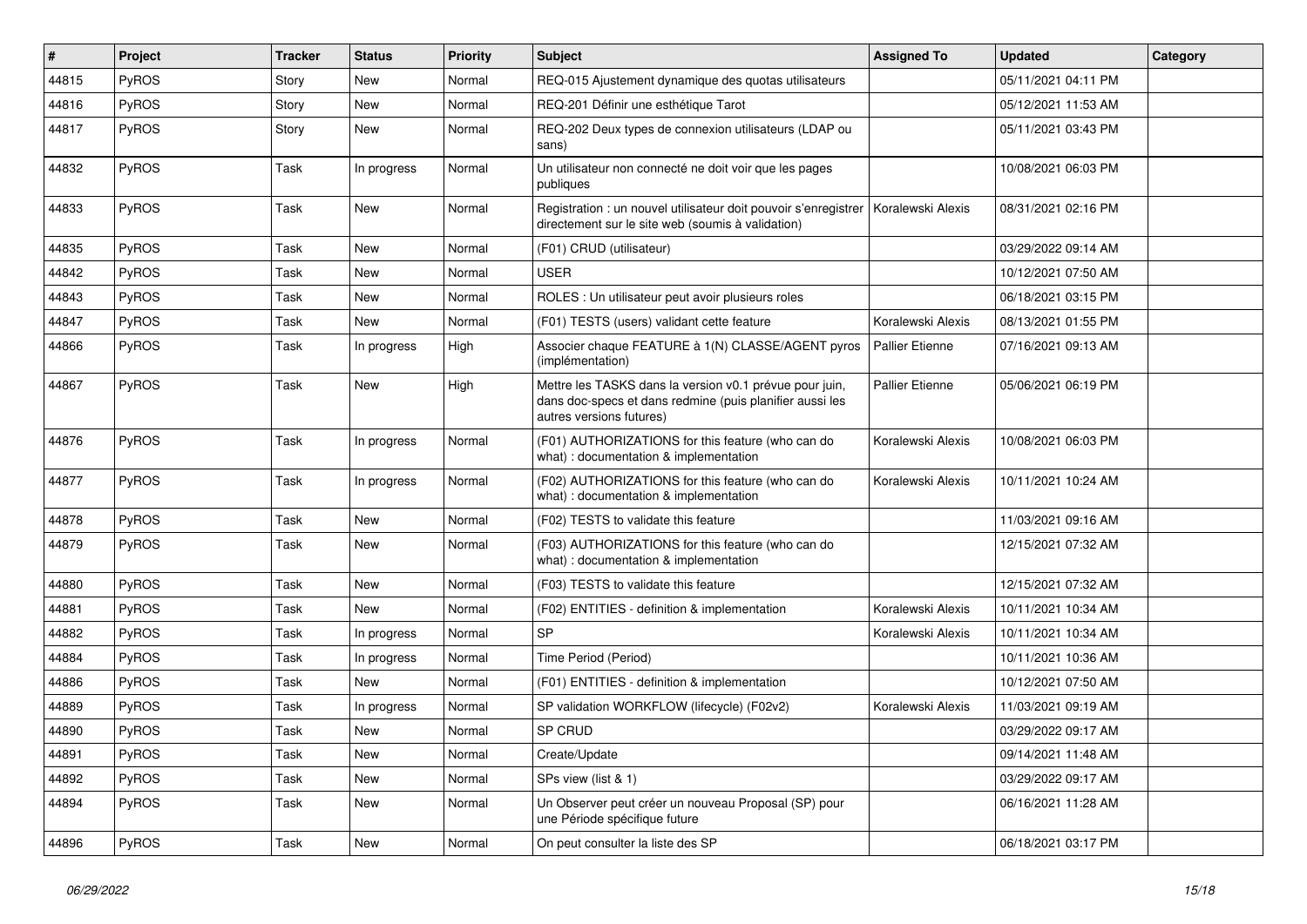| #     | Project      | <b>Tracker</b> | <b>Status</b> | <b>Priority</b> | <b>Subject</b>                                                                                                                             | <b>Assigned To</b> | <b>Updated</b>      | Category |
|-------|--------------|----------------|---------------|-----------------|--------------------------------------------------------------------------------------------------------------------------------------------|--------------------|---------------------|----------|
| 44897 | PyROS        | Task           | <b>New</b>    | Normal          | On peut voir la fiche détaillée d'un SP                                                                                                    |                    | 06/16/2021 11:29 AM |          |
| 44898 | PyROS        | Task           | New           | Normal          | (F03) ENTITIES (& properties) to be defined                                                                                                |                    | 12/15/2021 07:32 AM |          |
| 44899 | PyROS        | Task           | New           | Normal          | Read (from PLC and sensors) OUTSIDE environmental<br>data (weather) for instruments security                                               |                    | 12/14/2021 04:54 PM |          |
| 44900 | <b>PyROS</b> | Task           | New           | Normal          | Read (from PLC and sensors) INSIDE environmental data<br>(doors, lights) for human safety                                                  |                    | 12/15/2021 07:33 AM |          |
| 44901 | PyROS        | Task           | <b>New</b>    | Normal          | Get PLC mode changes (off/manu/auto) and alarms<br>(intrusion, e_stop), and save them                                                      |                    | 12/15/2021 07:33 AM |          |
| 44902 | PyROS        | Task           | New           | Normal          | Fix raw data                                                                                                                               |                    | 12/15/2021 07:33 AM |          |
| 44903 | PyROS        | Task           | New           | Normal          | Save raw data                                                                                                                              |                    | 12/15/2021 07:34 AM |          |
| 44904 | PyROS        | Task           | New           | Normal          | Compute, save, and provide higher level (useful)<br>parameters and synthesis from multiple detectors                                       |                    | 12/15/2021 07:34 AM |          |
| 44906 | PyROS        | Task           | New           | Normal          | Compute and save Observing conditions                                                                                                      |                    | 12/15/2021 07:35 AM |          |
| 44907 | PyROS        | Task           | New           | Normal          | Show Weather & Observatory monitored data (in a<br>convenient way)                                                                         |                    | 05/05/2022 09:53 AM |          |
| 44914 | PyROS        | Task           | New           | Normal          | (re-)Démarrer, mettre en Pause, ou Stopper tout ou partie<br>du système                                                                    |                    | 06/28/2022 09:56 PM |          |
| 44915 | PyROS        | Task           | New           | Normal          | Changer le mode du système : passer en mode manuel<br>(maintenance) ou automatique                                                         |                    | 06/28/2022 09:57 PM |          |
| 44916 | PyROS        | Task           | <b>New</b>    | Normal          | Rythmer : Agir sur le système pour lui donner un rythme en<br>fonction du temps (nuit/jour)                                                |                    | 06/29/2022 07:38 AM |          |
| 44917 | PyROS        | Task           | New           | Normal          | Sécuriser : Agir sur le système en fonction de<br>l'environnement (externe/interne) pour la sécurité de<br>l'Observatoire et des personnes |                    | 06/29/2022 07:39 AM |          |
| 44918 | PyROS        | Task           | <b>New</b>    | Normal          | Optimiser : Agir sur le système en fonction des conditions<br>d'observation pour n'observer que quand la qualité du ciel<br>est suffisante |                    | 06/28/2022 09:58 PM |          |
| 44919 | PyROS        | Task           | New           | Normal          | Sauvegarder (logger) les différents changements d'état                                                                                     |                    | 06/28/2022 09:58 PM |          |
| 44920 | PyROS        | Task           | <b>New</b>    | Normal          | Démarrage ou fin des observations (début/fin de nuit)                                                                                      |                    | 06/29/2022 07:38 AM |          |
| 44921 | <b>PyROS</b> | Task           | New           | Normal          | Démarrage de la production des fichiers de calibration (fin<br>de nuit)                                                                    |                    | 04/30/2021 12:43 PM |          |
| 44922 | PyROS        | Task           | New           | Normal          | (F04) AUTHORIZATIONS for this feature (who can do<br>what) : documentation & implementation                                                |                    | 12/15/2021 07:37 AM |          |
| 44923 | PyROS        | Task           | New           | Normal          | (F04) TESTS to validate this feature                                                                                                       |                    | 12/15/2021 07:36 AM |          |
| 44924 | PyROS        | Task           | New           | Normal          | (F04) ENTITIES - definition & implementation                                                                                               |                    | 12/15/2021 07:36 AM |          |
| 44928 | PyROS        | Task           | New           | Normal          | (F05) ENTITIES definition (doc spec) & implementation<br>(DB)                                                                              | Koralewski Alexis  | 02/03/2022 10:13 AM |          |
| 44930 | PyROS        | Task           | New           | Normal          | (F05) TESTS & REQUIREMENTS to validate this feature                                                                                        | Koralewski Alexis  | 02/22/2022 03:01 PM |          |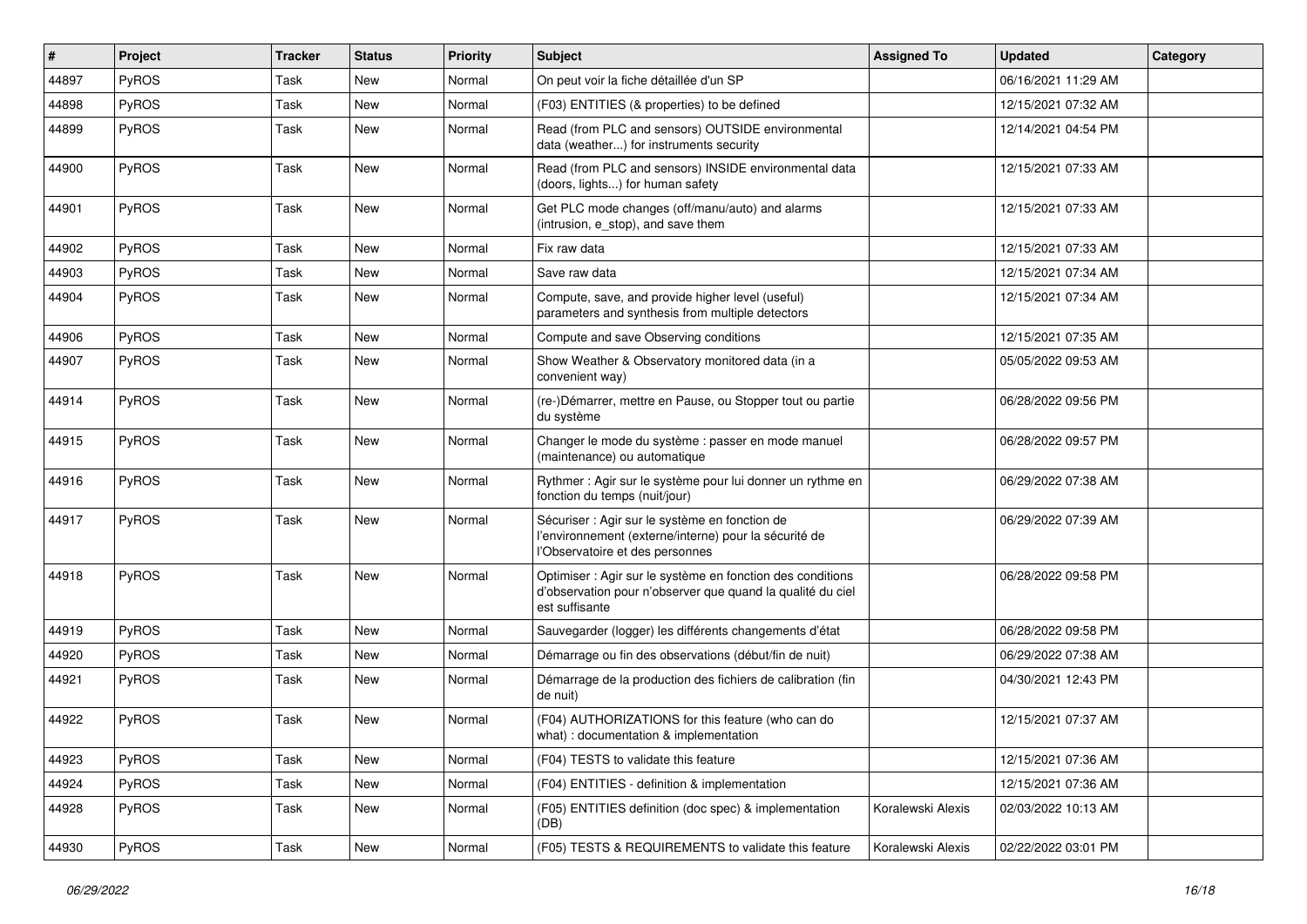| #     | Project | <b>Tracker</b> | <b>Status</b> | <b>Priority</b> | <b>Subject</b>                                                                                                                                       | <b>Assigned To</b> | <b>Updated</b>      | Category |
|-------|---------|----------------|---------------|-----------------|------------------------------------------------------------------------------------------------------------------------------------------------------|--------------------|---------------------|----------|
| 44932 | PyROS   | Task           | New           | Normal          | CREATE a Sequence (must be attached to a valid SP)                                                                                                   |                    | 02/23/2022 12:02 PM |          |
| 44939 | PyROS   | Task           | <b>New</b>    | Normal          | SUBMIT a Seq to planning (status => "submitted")                                                                                                     | Koralewski Alexis  | 02/03/2022 10:23 AM |          |
| 44940 | PyROS   | Task           | In progress   | Normal          | <b>UPDATE a Sequence</b>                                                                                                                             | Koralewski Alexis  | 02/22/2022 02:59 PM |          |
| 44945 | PyROS   | Task           | New           | Normal          | (READ 1) Sequence detailed view                                                                                                                      |                    | 02/03/2022 09:45 AM |          |
| 44947 | PyROS   | Task           | In progress   | Normal          | Sequence                                                                                                                                             | Koralewski Alexis  | 02/03/2022 09:35 AM |          |
| 44968 | PyROS   | Task           | New           | Normal          | ENTITIES (& properties) to be defined                                                                                                                |                    | 05/03/2021 11:38 AM |          |
| 44969 | PyROS   | Task           | <b>New</b>    | Normal          | (F07) AUTHORIZATIONS for this feature (who can do<br>what) : documentation & implementation                                                          |                    | 06/08/2021 08:21 AM |          |
| 44970 | PyROS   | Task           | <b>New</b>    | Normal          | TESTS to validate this feature                                                                                                                       |                    | 05/03/2021 11:41 AM |          |
| 44971 | PyROS   | Task           | New           | Normal          | Get the list of sequences to be planned                                                                                                              |                    | 05/03/2021 11:43 AM |          |
| 44972 | PyROS   | Task           | <b>New</b>    | Normal          | Planning triggers - each time the context is changed                                                                                                 |                    | 05/03/2021 12:06 PM |          |
| 44973 | PyROS   | Task           | New           | Normal          | (F07) Scheduling Sequences according to priorities,<br>quotas, observing conditions, Seq parameters, Seq<br>constraints                              |                    | 05/06/2021 02:59 PM |          |
| 44986 | PyROS   | Task           | <b>New</b>    | Normal          | ENTITIES (& properties) to be defined                                                                                                                |                    | 05/04/2021 12:25 PM |          |
| 44987 | PyROS   | Task           | New           | Normal          | (F08) AUTHORIZATIONS for this feature (who can do<br>what) : documentation & implementation                                                          |                    | 06/08/2021 08:20 AM |          |
| 44988 | PyROS   | Task           | New           | Normal          | TESTS to validate this feature                                                                                                                       |                    | 05/04/2021 12:26 PM |          |
| 44989 | PyROS   | Task           | New           | Normal          | Start & Stop                                                                                                                                         |                    | 05/04/2021 12:29 PM |          |
| 44990 | PyROS   | Task           | New           | Normal          | Monitoring: Check & log continuously Telescope and<br>instruments status, and make a general synthesis                                               |                    | 05/04/2021 12:30 PM |          |
| 44991 | PyROS   | Task           | New           | Normal          | Execution                                                                                                                                            |                    | 05/04/2021 12:30 PM |          |
| 44992 | PyROS   | Task           | New           | Normal          | Switch modes between Automatic and Manual mode                                                                                                       |                    | 05/04/2021 12:31 PM |          |
| 44993 | PyROS   | Task           | New           | Normal          | (F09) ENTITIES definition & implementation                                                                                                           |                    | 12/14/2021 12:33 PM |          |
| 44994 | PyROS   | Task           | New           | Normal          | (F09) AUTHORIZATIONS for this feature (who can do<br>what) : doc & implem.                                                                           |                    | 12/14/2021 12:15 PM |          |
| 44995 | PyROS   | Task           | New           | Normal          | (F09) TESTS to validate this feature                                                                                                                 |                    | 10/08/2021 05:45 PM |          |
| 44997 | PyROS   | Task           | New           | Normal          | Start & Stop                                                                                                                                         |                    | 12/14/2021 12:33 PM |          |
| 44998 | PyROS   | Task           | New           | Normal          | Monitoring: Check & log continuously instrument (or<br>telescope) status                                                                             |                    | 12/14/2021 12:33 PM |          |
| 44999 | PyROS   | Task           | New           | Normal          | Execution                                                                                                                                            |                    | 12/14/2021 12:35 PM |          |
| 45000 | PyROS   | Task           | New           | High            | Generic commands grammar description & management                                                                                                    |                    | 05/06/2021 05:05 PM |          |
| 45003 | PyROS   | Task           | New           | Normal          | Config Read & View                                                                                                                                   | Koralewski Alexis  | 08/09/2021 10:43 AM |          |
| 45004 | PyROS   | Task           | New           | High            | MAIN CONFIG FILE - Décrire dans un fichier texte la<br>configuration complète d'une UNIT (monture) et tous ses<br>composants et instruments associés |                    | 01/29/2022 01:25 AM |          |